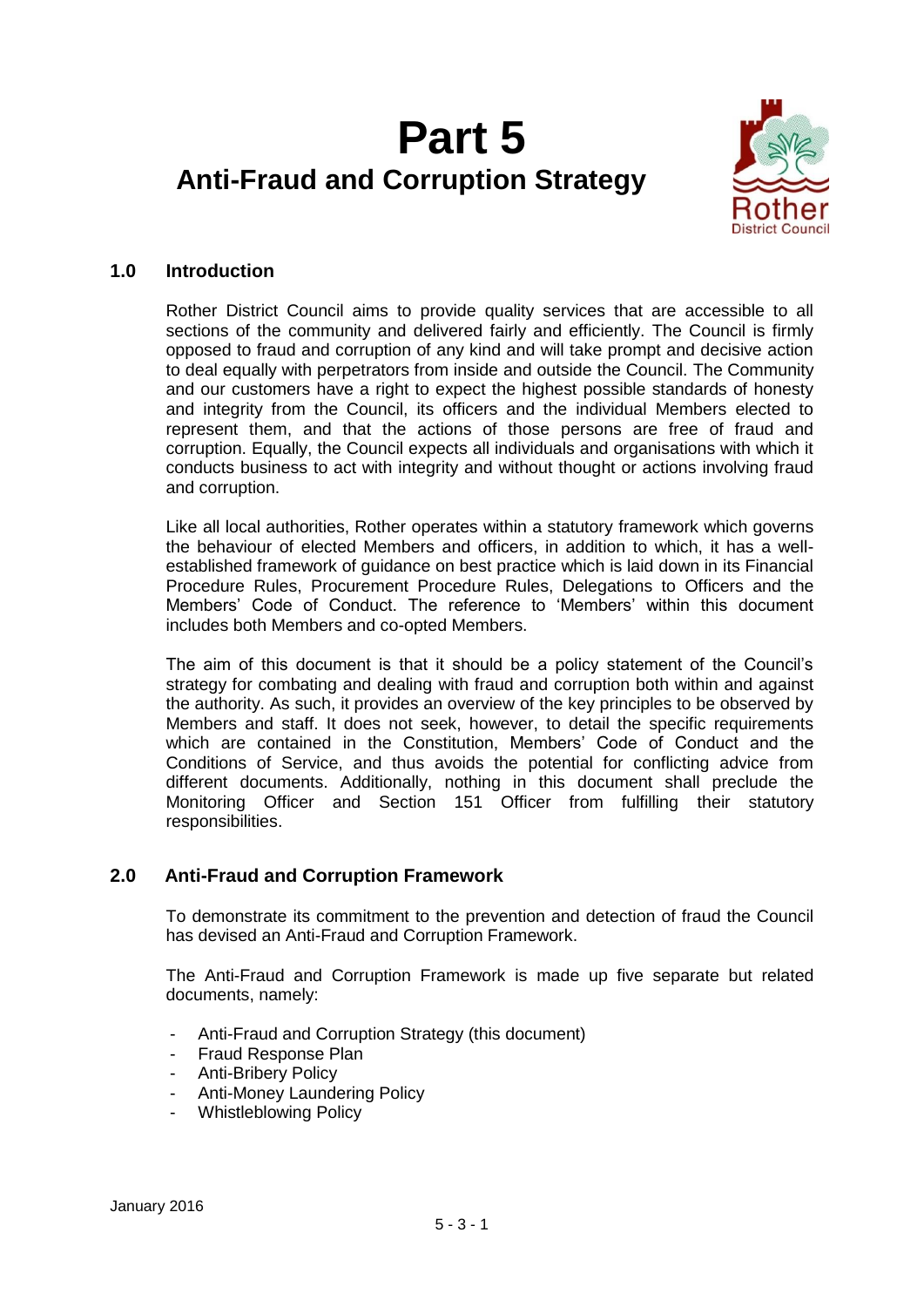Each document identifies whether it should be linked to or considered in conjunction with any other corporate document. There is a separate strategy for dealing with Benefit Fraud, therefore frauds by benefit claimants are not covered by this strategy. The Anti-Fraud and Corruption Framework is designed to:

- encourage fraud deterrence and prevention
- raise awareness of fraud, bribery and corruption and promote their detection
- prompt investigations of malpractice and facilitate recovery in a prompt, thorough and professional manner
- invoke disciplinary proceedings and further action as appropriate.

#### **3.0 Culture**

The Council's elected Members and employees play an important role in creating and maintaining a culture of openness, honesty and opposition to fraud and corruption. The Council expects Members and staff at all levels to lead by example in ensuring adherence to legal requirements, rules, procedures and practices. Councillors, Council employees and members of the public are important elements in the stance against fraud and corruption and are positively encouraged to raise any concerns they may have on these issues which impact on Council activities. The Council will ensure that any allegations received in any way, including by anonymous letters or telephone calls, will be taken seriously and investigated in an appropriate manner.

The Council will deal firmly with those who defraud or attempt to defraud the Council or who are corrupt or where there has been financial malpractice.

When fraud or corruption has occurred due to a breakdown in the Council's systems or procedures, it is the responsibility of management to ensure that appropriate improvements in systems of control are implemented to prevent a recurrence. This should be done in consultation with the Audit Manager who will review the control procedures to ensure that the opportunity to repeat the fraud is minimised.

## **4.0 Prevention**

#### *4.1 The Role of the Section 151 Officer*

The Service Manager – Finance & Welfare (Section 151 Officer) is responsible for the proper administration of the authority's financial affairs, as defined by Section 151 of the Local Government Act 1972. The Council's Financial Procedure Rules state that the Service Manager – Finance & Welfare is responsible for:

- the proper administration of the authority's financial affairs
- setting and monitoring compliance with financial management standards
- advising on the corporate financial position and on the key financial controls necessary to secure sound financial management
- providing financial information
- preparing the revenue budget and capital programme
- Treasury Management

Section 114 of the Local Government Finance Act 1988 requires the Service Manager – Finance & Welfare to report to the full Council, Cabinet and the External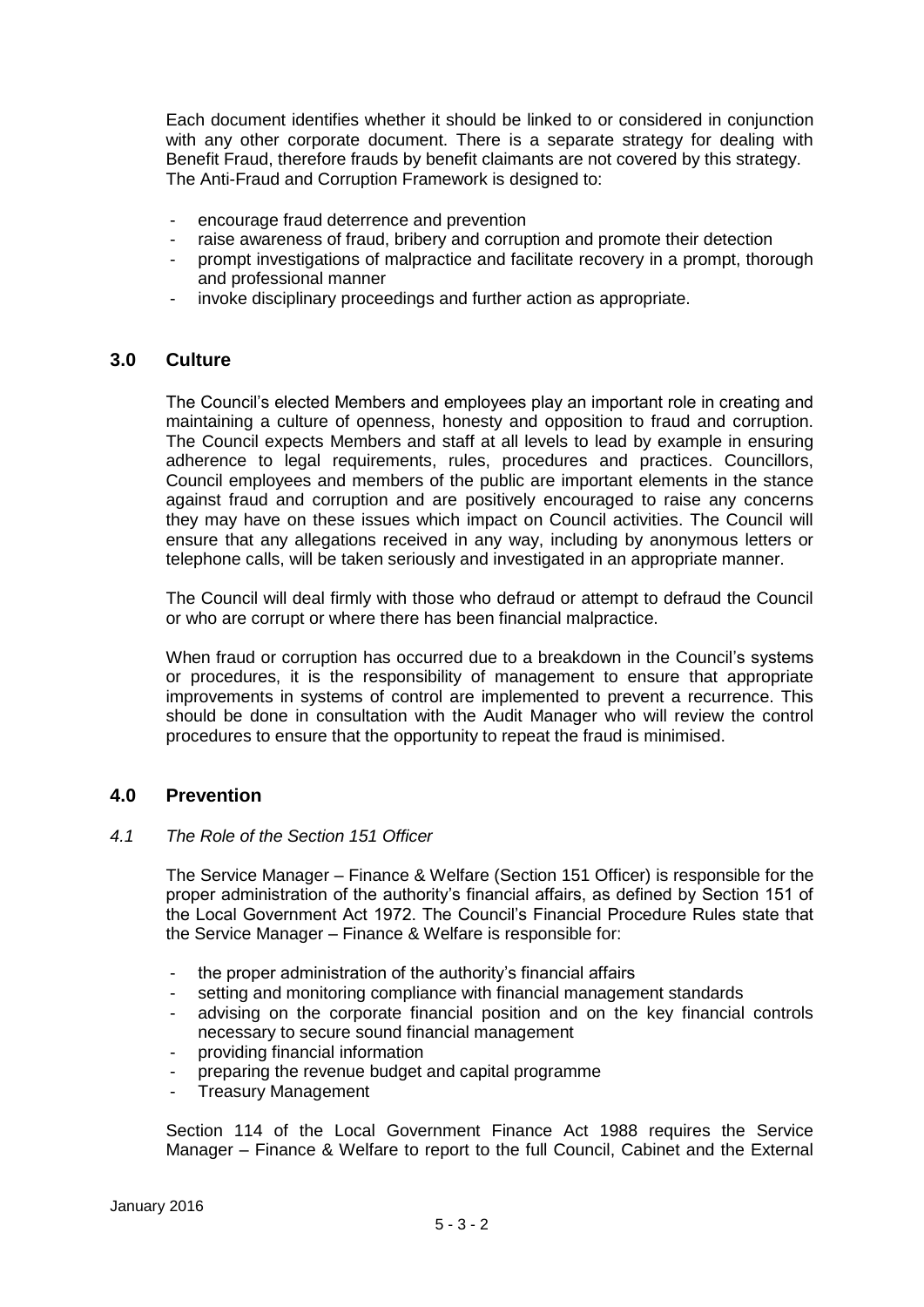Auditor if the authority or one of its officers:

- has made, or is about to make, a decision which involves incurring unlawful expenditure
- has taken, or is about to take, an unlawful action which has resulted or would result in a loss or deficiency to the authority
- is about to make an unlawful entry in the authority's accounts.

#### *4.2 The Role of the Monitoring Officer*

The Service Manager – Corporate & Human Resources (Monitoring Officer) is the 'Monitoring Officer' in accordance with section 5 (1) of the Local Government and Housing Act 1989. It is the responsibility of the designated Monitoring Officer to maintain an up-to-date version of the Constitution and ensure that it is widely available for consultation by Members, staff and the public. The role also contributes to the corporate governance of the Council, in particular, through the provision of professional legal and ethical advice.

The Monitoring Officer shall, under section 5 (2) of the Local Government and Housing Act 1989, make a report to the Cabinet and Council where it appears to him/her that the Cabinet or Council and/or officers appointed by them:

- has made or is about to make a decision which contravenes any enactment, or rule of law
- has made or is about to make a decision that would give rise to maladministration or injustice as is mentioned in Part III of the Local Government Act 1974.

#### *4.3 The Role of Management*

The Executive Directors and Senior Management are responsible for maintaining internal control systems and ensuring that the Council's resources and activities are properly applied in the manner intended. Management, with the assistance of the Section 151 Officer and Internal Audit, are responsible for identifying the risks to which systems and procedures are exposed and developing and maintaining effective controls to prevent and detect fraud. They must ensure that controls are complied with and relevant training is provided for all employees.

Management are also responsible for the communication and implementation of the Anti-Fraud and Corruption Framework and ensuring that their employees are aware of staff policies and procedures, the Council's Constitution, Financial Procedure Rules and that the requirements of each are being met in their everyday business activities. In addition, managers must make their employees aware of the requirements of the Council's Conditions of Service through the induction process.

Management should create an environment in which their staff feel able to approach them with any concerns they may have about suspected irregularities. Where they are unsure of the procedures, they must refer to the information included within the Fraud Response Plan and Whistleblowing Policy.

#### *4.4 The Role of Employees*

Individual members of staff are responsible for their own conduct and for contributing towards the safeguarding of corporate standards. Each employee is governed in their work by the Council's Constitution, Financial Procedure Rules, Conditions of Service and other policies on conduct. These are available on the Council's Intranet (RIBS); employees must be aware of and abide by these policies. Employees are responsible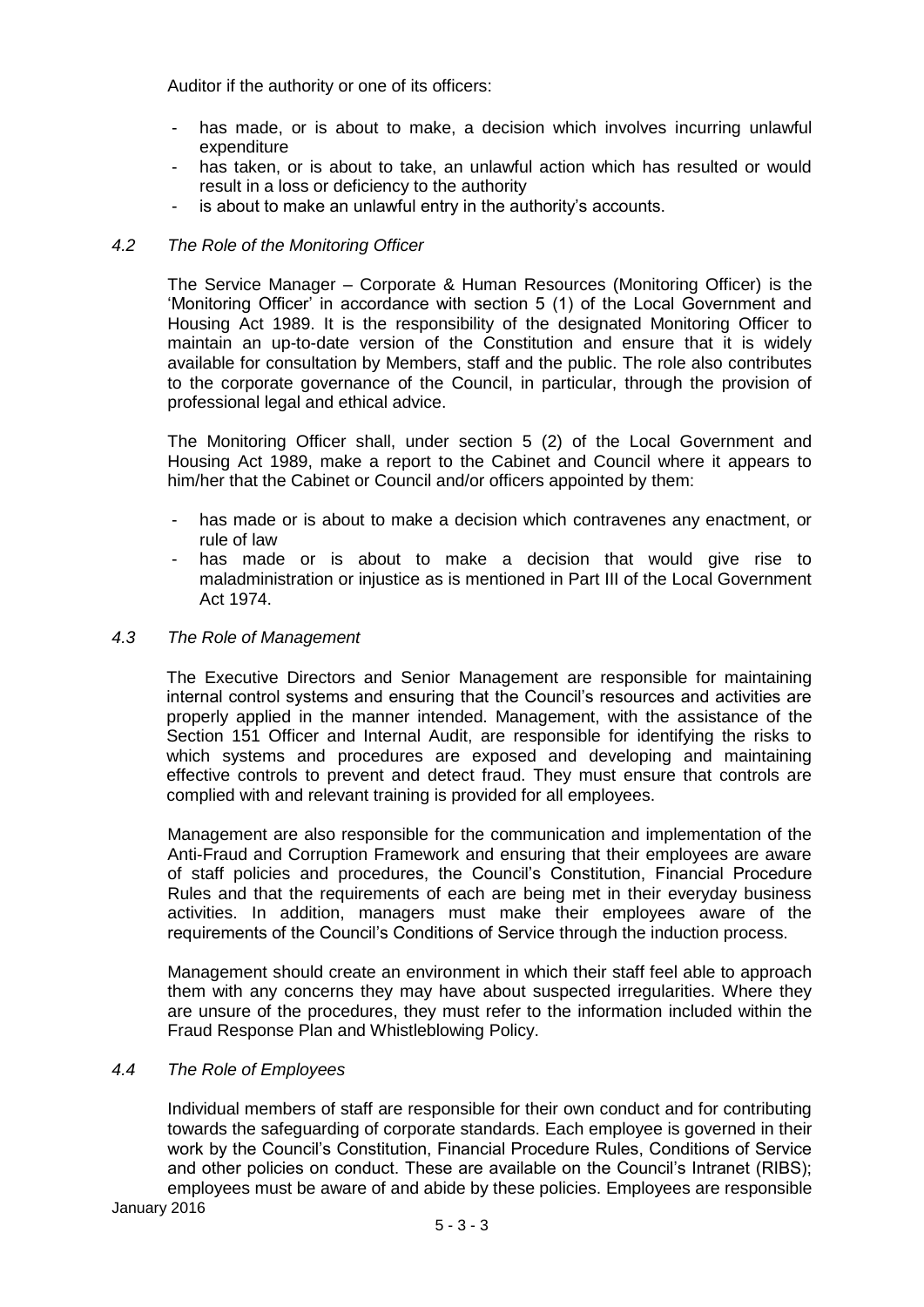for ensuring that they follow the instructions as detailed within policies and procedures, or provided by management, particularly in relation to income and expenditure, and the security of assets.

A key preventative measure in dealing with fraud and corruption is to use effective checks at the recruitment stage to establish, as far as possible, the honesty and integrity of potential employees, whether for permanent, temporary or casual posts. The Council has a formal recruitment procedure, which contains appropriate safeguards on matters such as written references and verifying qualifications held. A standard criminal background check in the form of a self-declaration is also undertaken and. Disclosure and Barring Service (DBS) checks made where appropriate. Where contractors provide a service and employ their own staff, confirmation should be required that the above procedures are part of the contractor's recruitment process and have been undertaken.

Employees are expected to be aware of the possibility that fraud, corruption and theft may exist in the workplace, and they are required to make themselves familiar with and comply with the Council's Anti-Fraud and Corruption Framework. Employees must be aware of procedures to be followed if they suspect that fraudulent or corrupt acts have been committed.

#### *4.5 The Role of Elected Members*

Elected Members are each responsible for their own conduct and contributing towards the safeguarding of corporate standards. As elected representatives, all Members have a duty to protect the Council and public money from any acts of fraud, bribery and corruption. This is done through a framework which includes the Anti-Fraud and Corruption Strategy, compliance with the Members' Code of Conduct and compliance with the Council's Constitution. Conduct and ethical matters are specifically brought to the attention of Members during induction and include the declaration and registration of interests. The Monitoring Officer advises Members of new legislative or procedural requirements.

#### *4.6 Conflicts of Interest*

Both Members and employees must ensure that they avoid situations where there is potential for a conflict of interest (e.g. when undertaking external tendering of services, internal tendering, planning and land issues). Effective role separation will ensure decisions made are seen to be based upon impartial advice and avoid questions about improper disclosure of confidential information. Declaration of interests should be recorded in accordance with the Code of Conduct and Constitution.

#### *4.7 Internal Control Systems*

Management is required to establish and maintain systems of internal control which should prevent and detect fraud and corruption. However, internal controls are only effective if they are properly executed and it is management's responsibility to ensure that the controls are properly applied so that the risk of fraud is minimised. Controls should therefore be regularly reviewed to ensure they remain appropriate and effective. The Internal and External Auditors assist management in this task by independently monitoring the existence, effectiveness and appropriateness of these controls.

The Council also expects its partners to have adequate controls in place to minimise fraud.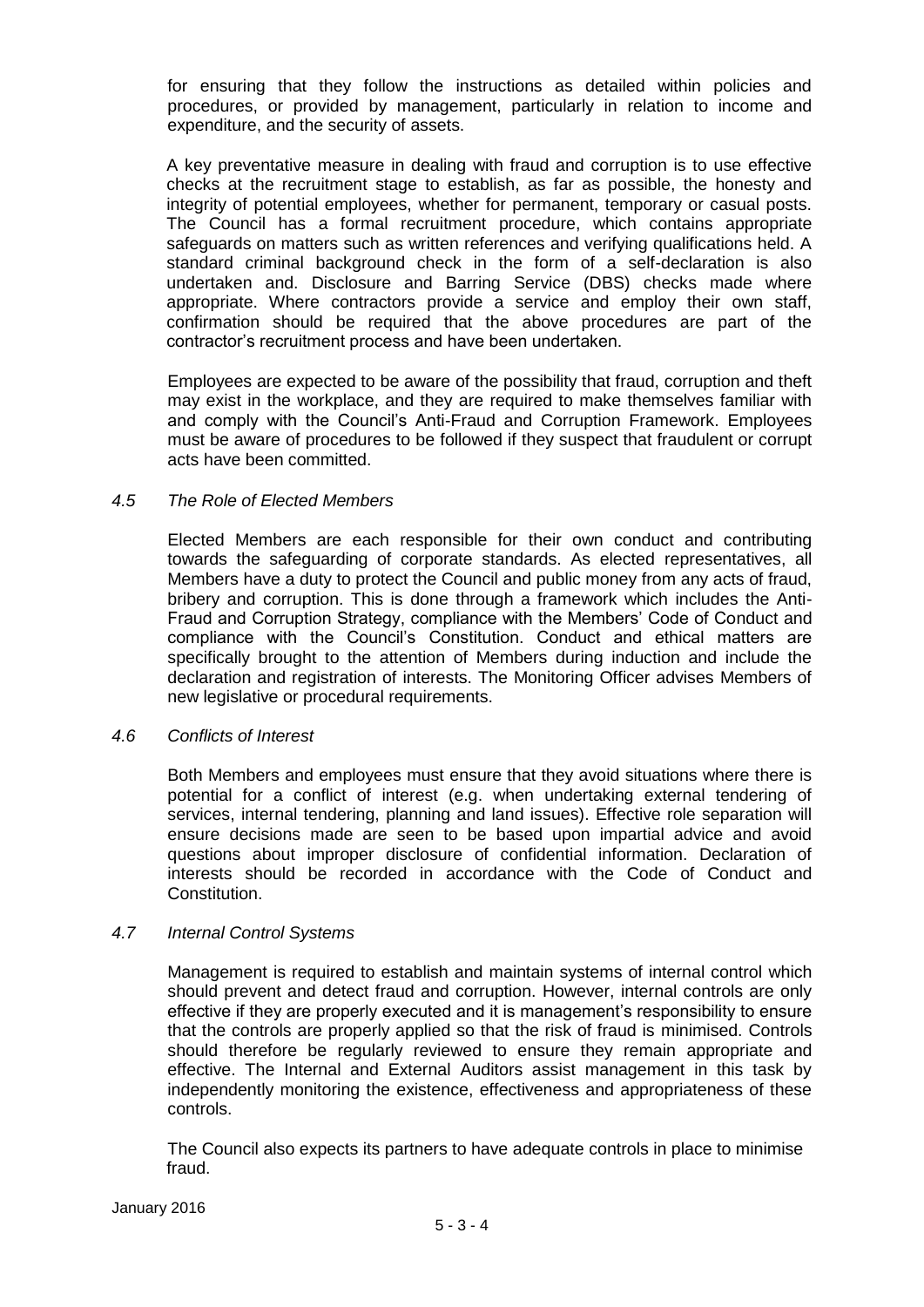#### *4.8 Internal Audit*

Internal Audit plays a vital preventative role in trying to ensure that systems and procedures are in place to prevent and deter fraud and corruption. Under the Accounts and Audit Regulations 2015 and its own professional standards, it has a duty to provide an independent and objective opinion on the Council's control environment. As part of this duty of care, Internal Audit investigates all cases of suspected financial irregularity, fraud or corruption (except for benefit fraud) in accordance with established procedures and relevant regulation.

#### *4.9 External Audit*

External Audit is an essential safeguard of the stewardship of public money. It is not the External Auditor's function to prevent fraud and irregularities, but the integrity of public funds is at all times a matter of general concern. External Auditors are always alert to the possibility of fraud and irregularity and will act without undue delay if grounds for suspicion come to their notice. The External Auditor has a responsibility to review the Council's arrangements for preventing and detecting fraud and irregularities, and arrangements designed to limit the opportunity for corruption.

#### *4.10 Working with Others*

Arrangements are in place, and continue to develop, to encourage the exchange of information with other organisations in respect of fraudulent and corrupt activities. These organisations include:

- Police
- Department for Work and Pensions
- HM Revenue and Customs
- Other local authorities and outside agencies
- Suppliers and contractors

Where appropriate, the Council will also participate in data matching exercises and will share information using legislation or legal gateways available to us and our partners. For example, the Cabinet Office uses a Code of Data Matching Practice for its National Fraud Initiative (NFI), which is recognised by the Information Commissioner as complying with Data Protection legislation.

The Council will make full use of its statutory powers to obtain information and will utilise the services of the National Anti-Fraud Network (NAFN) to support such information gathering.

## **5.0 Detection and Investigation**

In preventing and deterring fraud the Council is committed to maintaining a culture which will not tolerate fraud, bribery and corruption and will deal swiftly and firmly with any persons who defraud or attempt to defraud the Council, or who are corrupt. Disciplinary action and prosecution will be invoked whenever fraud or corruption is found. Additional information detailing the raising, investigation and resolution of concerns can be found within the Fraud Response Plan and the Whistleblowing Policy.

All elected Members and employees have a vital role in the detection of fraud and corruption and must be vigilant against the possibility of fraudulent and corrupt activity. A confidential whistleblowing procedure has therefore been established to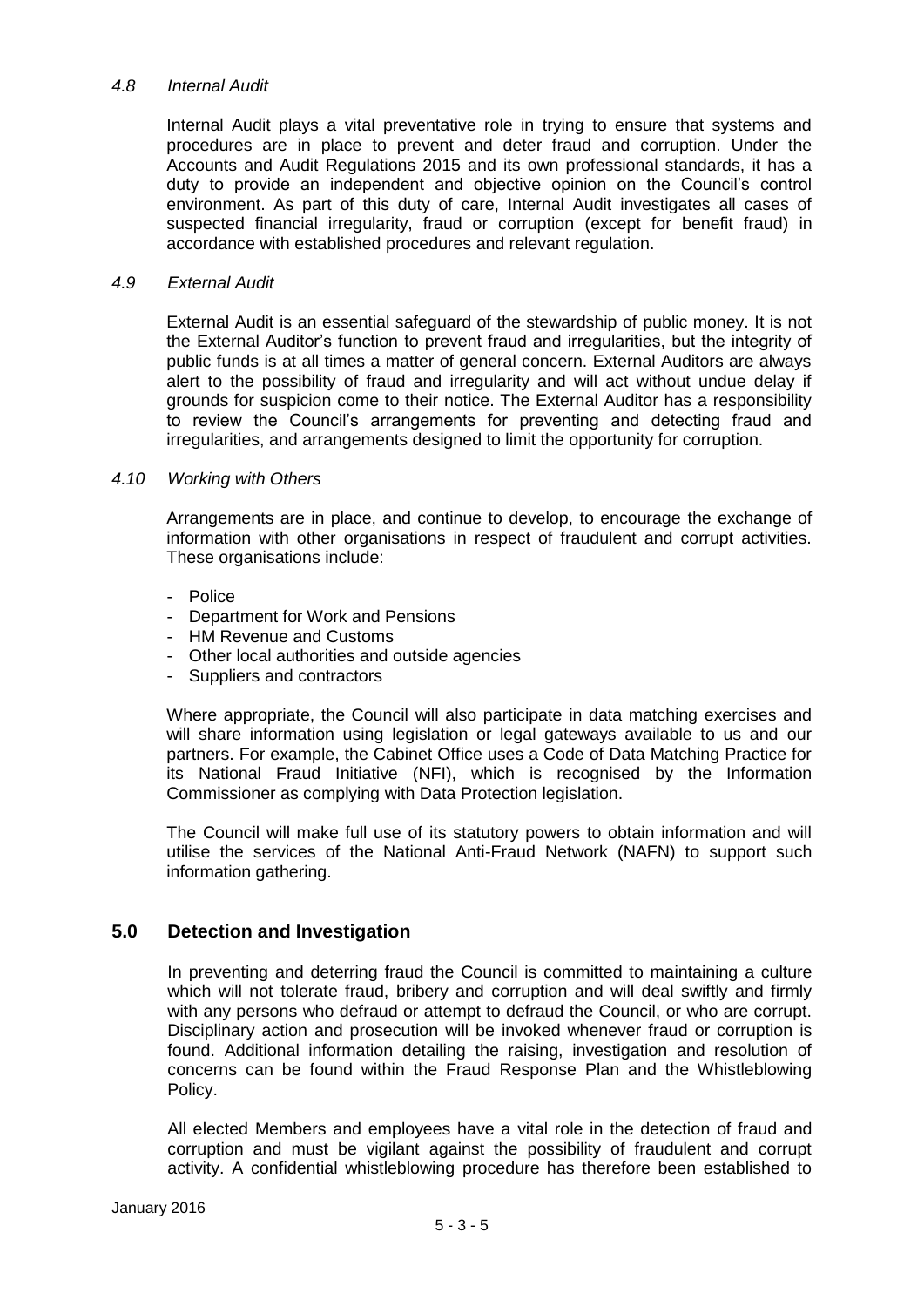encourage anyone who wishes to raise concerns about such behaviour to do so with confidence.

Internal Audit also assists management in fulfilling their responsibility for the detection of fraud and corruption and may detect fraud or corruption as a result of work undertaken.

Any investigation undertaken by Internal Audit, or other appropriate officers, must comply with codes of practice and other regulated powers. All relevant interviews and gathering of evidence must be conducted in accordance with the Police and Criminal Evidence Act (PACE) 1984, the Regulatory Powers of Investigation Act (RIPA) 2000, the Human Rights Act 1998 and the Criminal Procedure and Investigations Act 1996 to ensure that all evidence remains admissible in a court of law. The objective of any investigation will be to establish whether there is evidence that a fraud or malpractice has occurred and to collate sufficient, relevant and reliable evidence to support a complaint to the Police, disciplinary action and/or legal action to take place.

Where financial impropriety is discovered, the Council's presumption is that the Police will be called in. The Crown Prosecution Service determines whether a prosecution will be pursued. The final decision whether to refer a case to the Police rests with the relevant Executive Director in consultation with Human Resources. Referral to the Police will not prohibit action under the Disciplinary Procedure.

External Audit also has powers to independently investigate fraud and corruption, and the Council can use their services for this purpose too. Any cases of fraud or corruption over £10,000 must be reported to External Audit.

Investigations should not be undertaken without appropriate knowledge of relevant legislation, and the Audit Manager should be notified of all suspected occurrences, as detailed within the Fraud Response Plan.

## **6.0 Training and Awareness**

The Council recognises that the continuing success of its Anti-Fraud and Corruption Framework is largely dependent on the awareness of staff and Members throughout the Council. Managers must ensure that all staff receive training in fraud awareness and are made aware of the Anti-Fraud and Corruption Framework. The level and extent of this will depend on the work that individual employees carry out. When employees are an integral part of the control framework, it will be necessary for them to be regularly reminded of fraud issues. In other cases it may be sufficient to include information in an induction pack or to refer them to key policies and procedures on the Council's Intranet (RIBS). The Audit Manager should be consulted as necessary to provide advice on this and refresher training will be provided as and when required. The Council is also committed to providing suitable training, where necessary, for staff that are involved in investigating fraud and corruption.

Employees, Councillors and members of the public also need to be kept informed about how they can notify the Council if they think something is wrong. The Whistleblowing Policy details the methods available for raising concerns.

## **7.0 Conclusion and Review**

This Strategy highlights the policies and procedures which the Council has put in place to assist in the prevention, detection and investigation of fraud and corruption.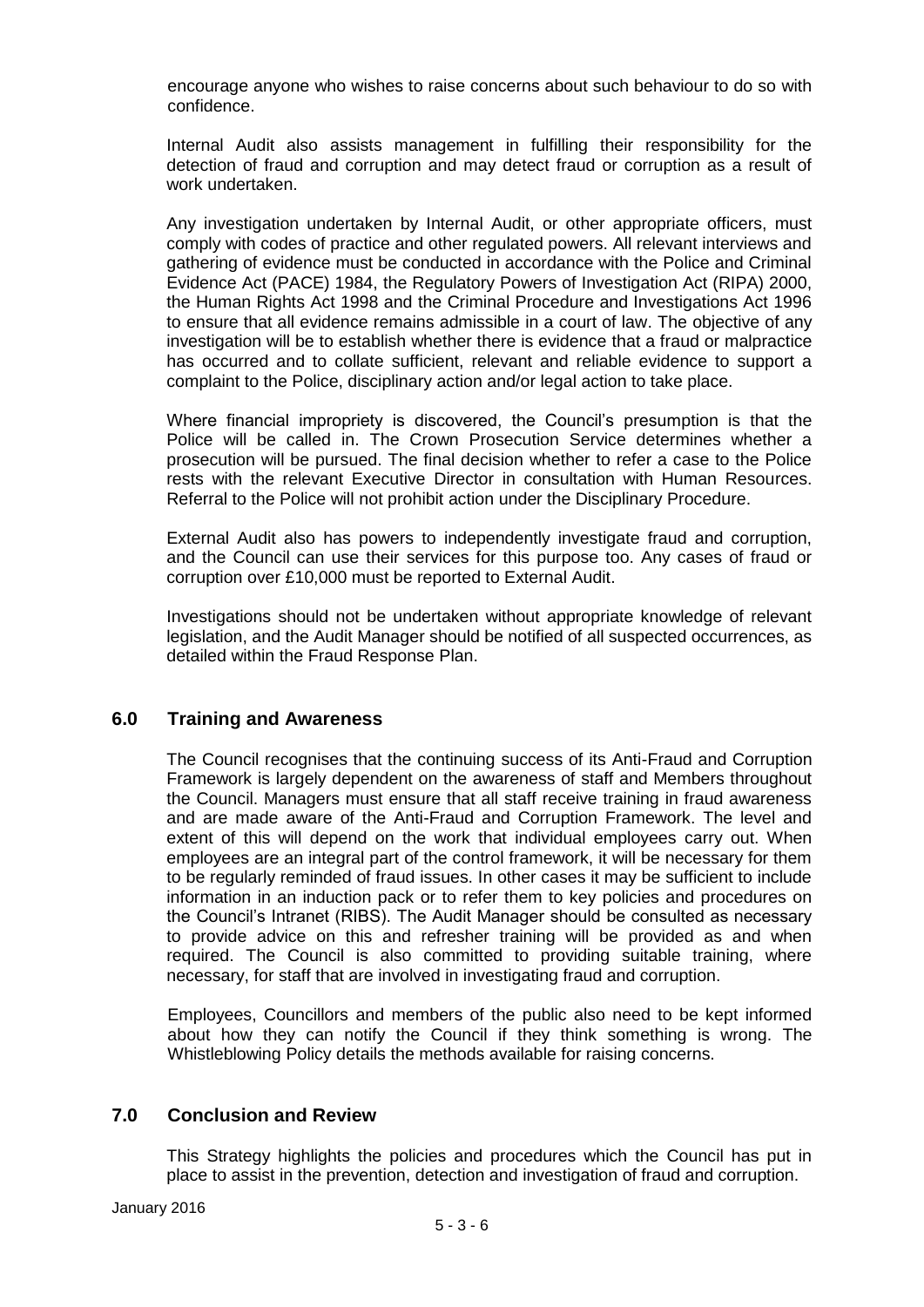Having established a strategy for dealing with fraud and corruption, the Council will ensure that these procedures continue to contribute to a strong control environment and good corporate governance within the authority, and that the arrangements remain appropriate and adequate for the prevention and detection of fraud and corruption.

Regular review of the Anti-Fraud and Corruption Framework will be undertaken by the Audit Manager so that it remains current and effective.

#### **Version Control**

Version 2 - December 2015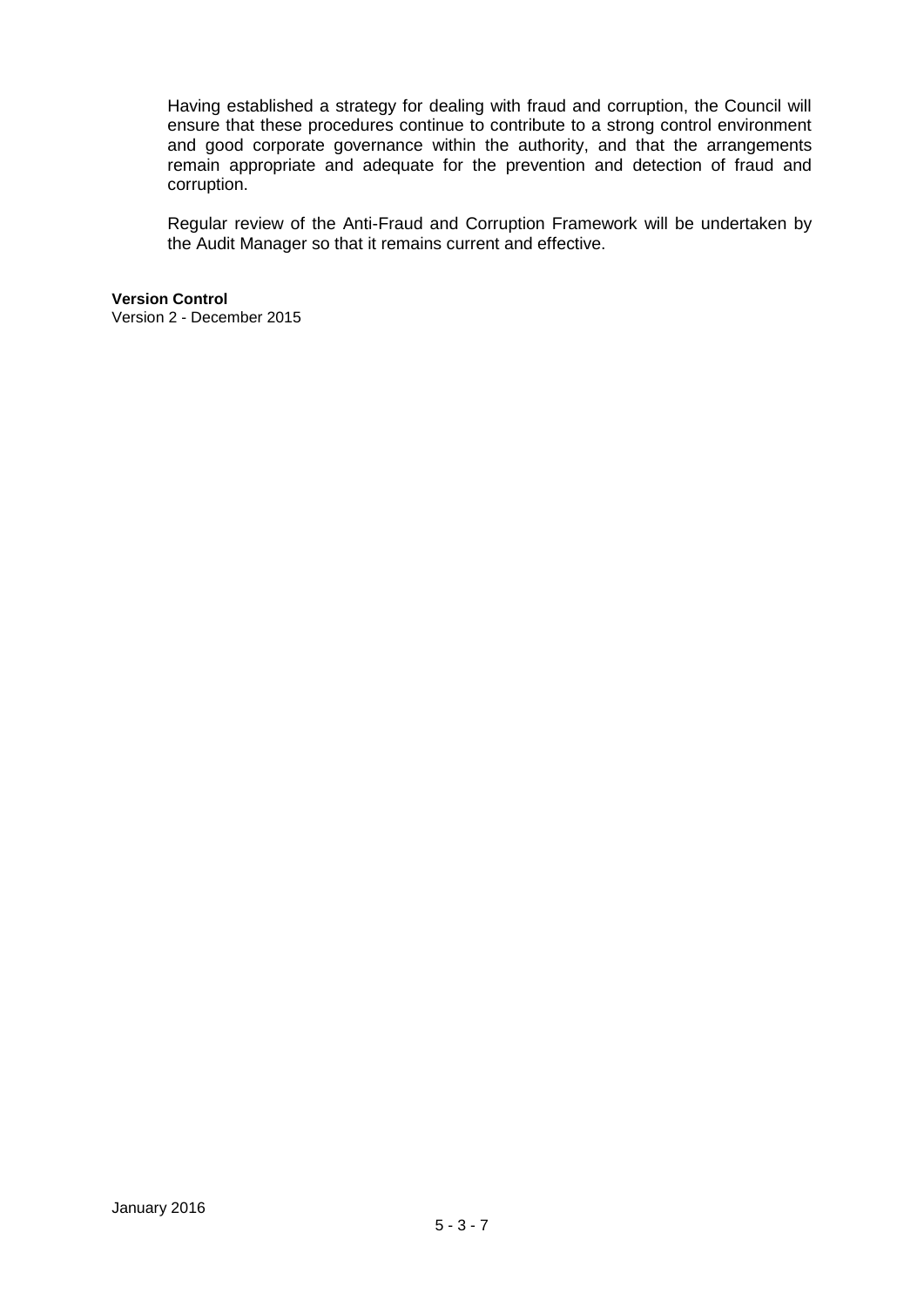## **Fraud Response Plan**



## **1.0 Introduction**

Rother District Council is committed to the highest possible standards of openness, probity and accountability in all its affairs. It promotes a culture of honesty and will not tolerate fraud and corruption in the administration of its responsibilities.

This Fraud Response Plan forms part of the Council's Anti-Fraud and Corruption Framework and details how suspected instances of fraud and corruption can be reported, and how investigations into suspicions will be conducted and concluded.

## **2.0 Objectives and Scope**

The purpose of this Fraud Response Plan is to reinforce the Council's approach to fraud by setting out the ways in which concerns about suspected fraud or corruption can be raised and to establish a protocol for investigating and responding to any such events. The reference to 'Members' within this document includes both Members and co-opted Members.

The objectives of the Fraud Response Plan are to ensure that timely and effective action can be taken to:

- prevent further losses of funds or other assets where fraud has occurred and to maximise recovery of losses;
- minimise the effect of a fraud or corrupt act by taking appropriate and timely action at the earliest opportunity;
- ensure there is a clear understanding over the process and responsibilities for investigating suspected fraud or corruption;
- minimise the risk of inappropriate action or disclosure taking place which would compromise an investigation;
- identify the perpetrators and maximise the success of any disciplinary/legal action taken;
- ensure there is substance and evidence to support any allegation against an employee before that employee is subject to disciplinary action;
- minimise any adverse publicity for the Council, suffered as a result of fraud;
- identify any lessons which can develop future fraud management and prevention; minimise any adverse impacts on the business of the Council.

This document applies to all Members, employees and volunteers and should be applicable to third parties such as customers, agency staff, contractors, suppliers and partners as appropriate.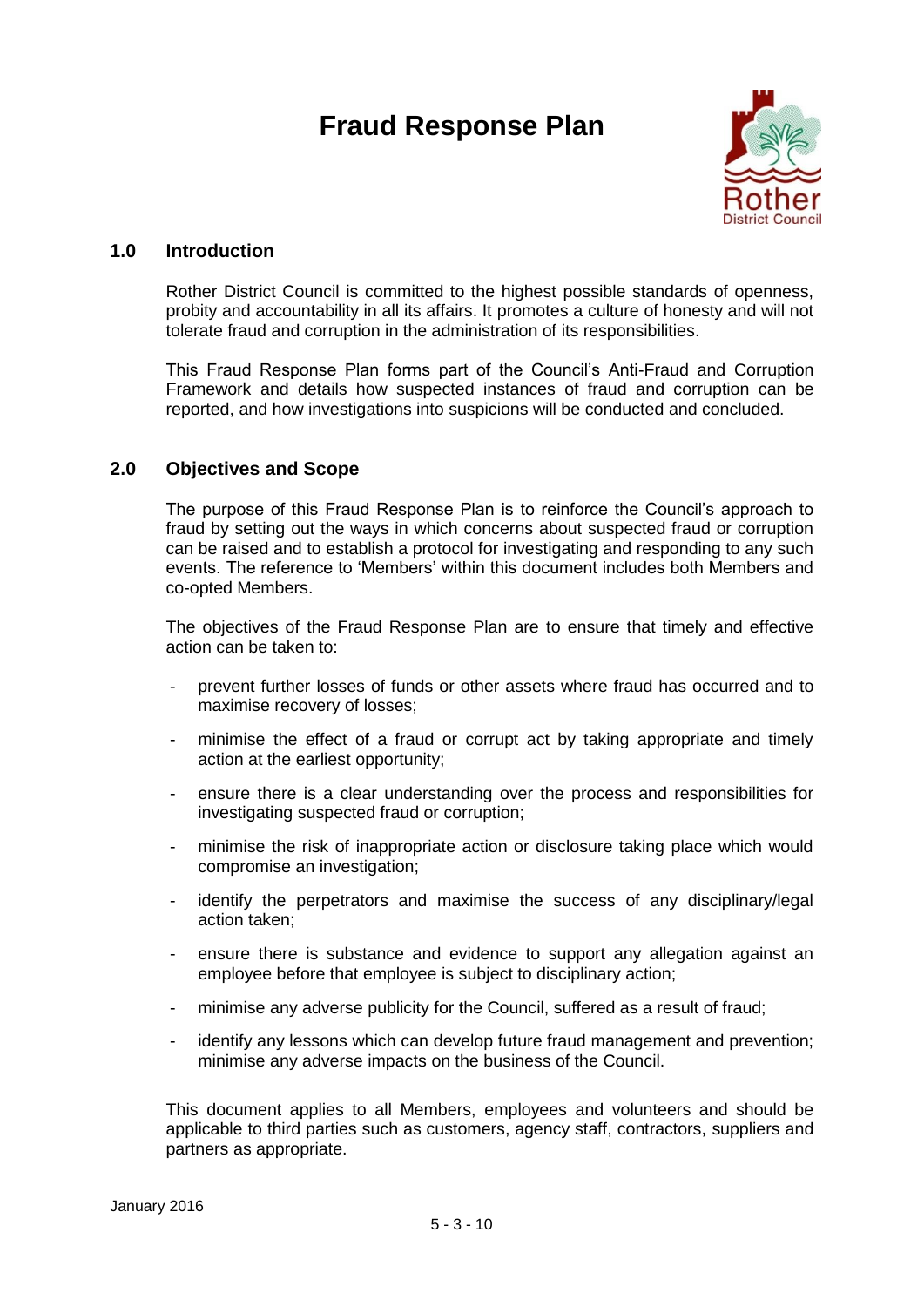## **3.0 Definition of Fraud and Corruption**

Fraud is defined as 'the intentional distortion of financial statements or other records by persons internal or external to the authority, which is carried out to conceal the misappropriation of assets or otherwise for gain, or to mislead or misrepresent'.

Corruption is defined as 'the offering, giving, soliciting or acceptance of an inducement or reward which may influence the action of any person; or the failure to disclose an interest in order to enjoy financial or other pecuniary gain'.

## **4.0 Types of Fraud and Corruption**

In addition to the obvious frauds involving theft of assets or the misappropriation of funds, the following are examples of the types of activity that may also be regarded as fraud or corruption:

- Manipulation or misreporting of financial information
- Misuse of the Council's assets, including cash, stock and equipment
- Deception (e.g. misrepresentation of qualifications to obtain employment)
- Offering or accepting bribes or inducements from third parties
- Conspiracy to breach laws or regulations
- Fraudulent completion of official documents (e.g. VAT receipts)
- Time recording fraud
- Theft of intellectual property (e.g. unauthorised use of a brand name/logo, theft of customer data or product design)
- False mileage/expenses claims
- Influencing procurement/planning/licensing decisions for personal gain (or for the benefit of family or friends)

NB – This list is not exhaustive.

## **5.0 What should an employee or Member do if they suspect fraud or corruption?**

It is the responsibility of all staff and Members to report fraud whenever they come across it within their work or in connection with their duties, ignoring such acts is not acceptable. A confidential reporting procedure has therefore been established to encourage and enable staff and Members to raise serious concerns internally rather than overlooking the problem or informing the media or other external bodies. The reporting process is explained in more detail in the Council's Whistleblowing Policy.

Employees should initially raise any suspicions of fraud or corruption with their line manager or Service Manager. Concerns may be raised verbally or in writing. The officer receiving the allegation is then required to inform the Audit Manager and the Section 151 Officer and/or Monitoring Officer as appropriate, and agree any immediate action required to minimise any serious danger or risk.

Employees who suspect their line manager or Service Manager may be involved or do not think it appropriate to discuss the concern with them should contact one of the Designated Officers listed overleaf. Members should approach one of the Designated Officers directly.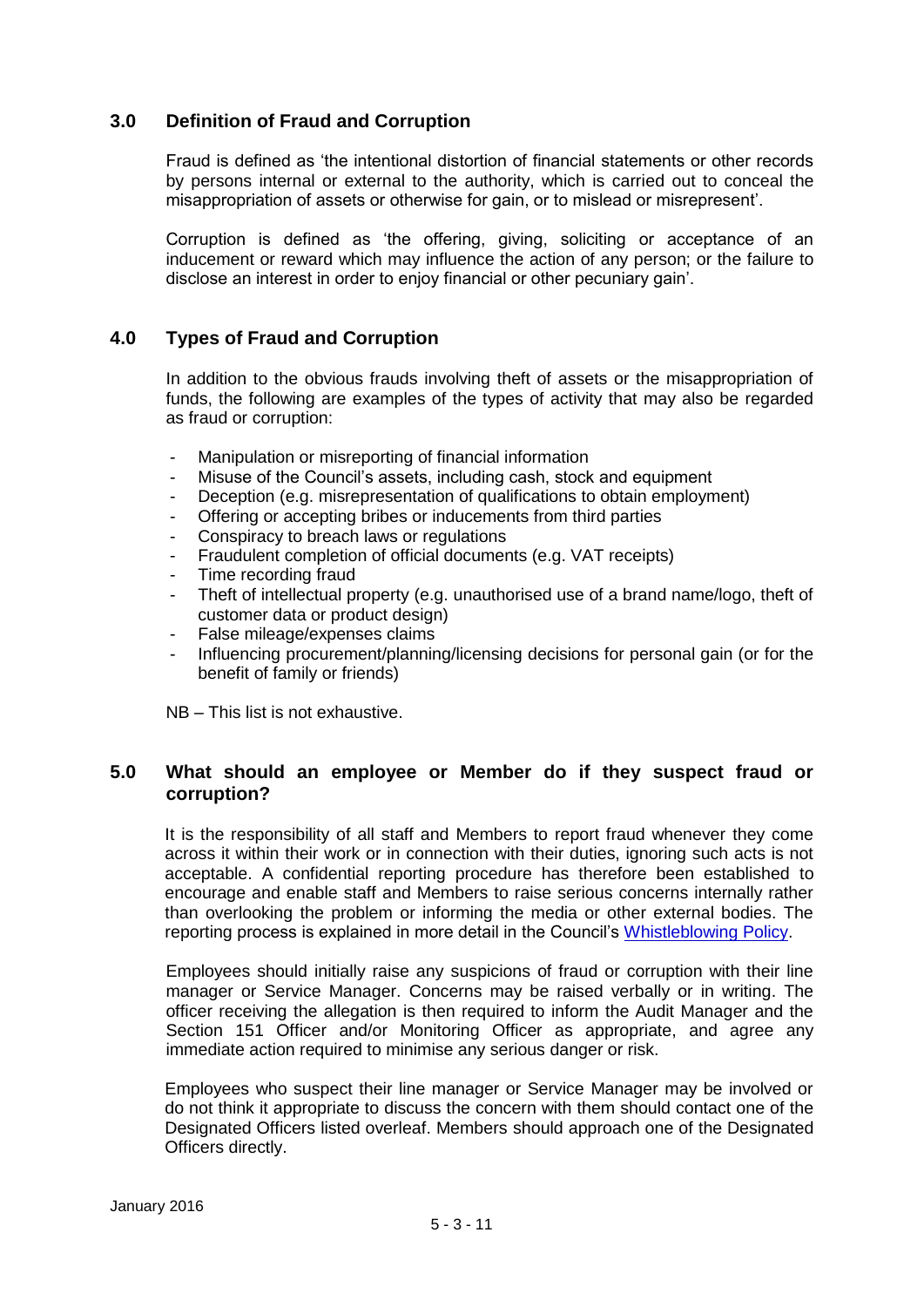The nature and seriousness of the incident should be considered before deciding which of the Designated Officers to contact.

- Malcolm Johnston, Executive Director of Resources
- Dr Anthony Leonard, Executive Director of Business Operations
- Gary Angell, Audit Manager
- Robin Vennard, Service Manager Finance & Welfare (Section 151 Officer)
- John Collins, Service Manager Corporate & Human Resources (Monitoring Officer)

Employees or Members may also report their concerns anonymously should they choose to do so.

The Council has a confidential Fraud Hotline **01424 787799**. Alternatively, concerns can be submitted in writing either by email to [audit@rother.gov.uk](mailto:audit@rother.gov.uk) or by completing the online whistleblowing form available on the Rother District Council website.

You should never confront the suspected individual or act in a manner which might draw their attention to your suspicions. At the earliest opportunity you should clearly record all the activities you have witnessed and information you have received or are aware of. It is important to record as much information as possible to inform any subsequent management assessment or investigation, including dates, times and sequences of events.

The Council will support anyone who raises a genuine concern in good faith, even if it later turns out to be mistaken. While all suspected incidents of fraud and corruption should be reported, employees should note that disciplinary action will be taken if frivolous or malicious allegations are found to have been made.

## **6.0 What should managers do when suspected fraud or corruption is reported to them by a member of staff?**

- Listen to the concerns of your staff and treat every report you receive seriously and sensitively.
- Make sure that all staff concerned are given a fair hearing. You should reassure your staff that they will not suffer because they have told you of their suspicions.
- Get as much information as possible from the member of staff, write any information down and agree the content with the individual raising the concern. Do not interfere with any evidence and make sure it is kept in a safe place.
- Differentiate between a performance issue, non-compliance and a fraud or corrupt act. If either of the former two, then consult the Conditions of Service or Human Resources. If there is a possibility of fraud or corruption then:
	- Do not investigate the matter yourself (or access the suspect's computer) in an attempt to determine the facts as this could prejudice any criminal investigation
	- Report the matter immediately to the Audit Manager
	- If unsure, please contact the Audit Manager for advice or a confidential discussion.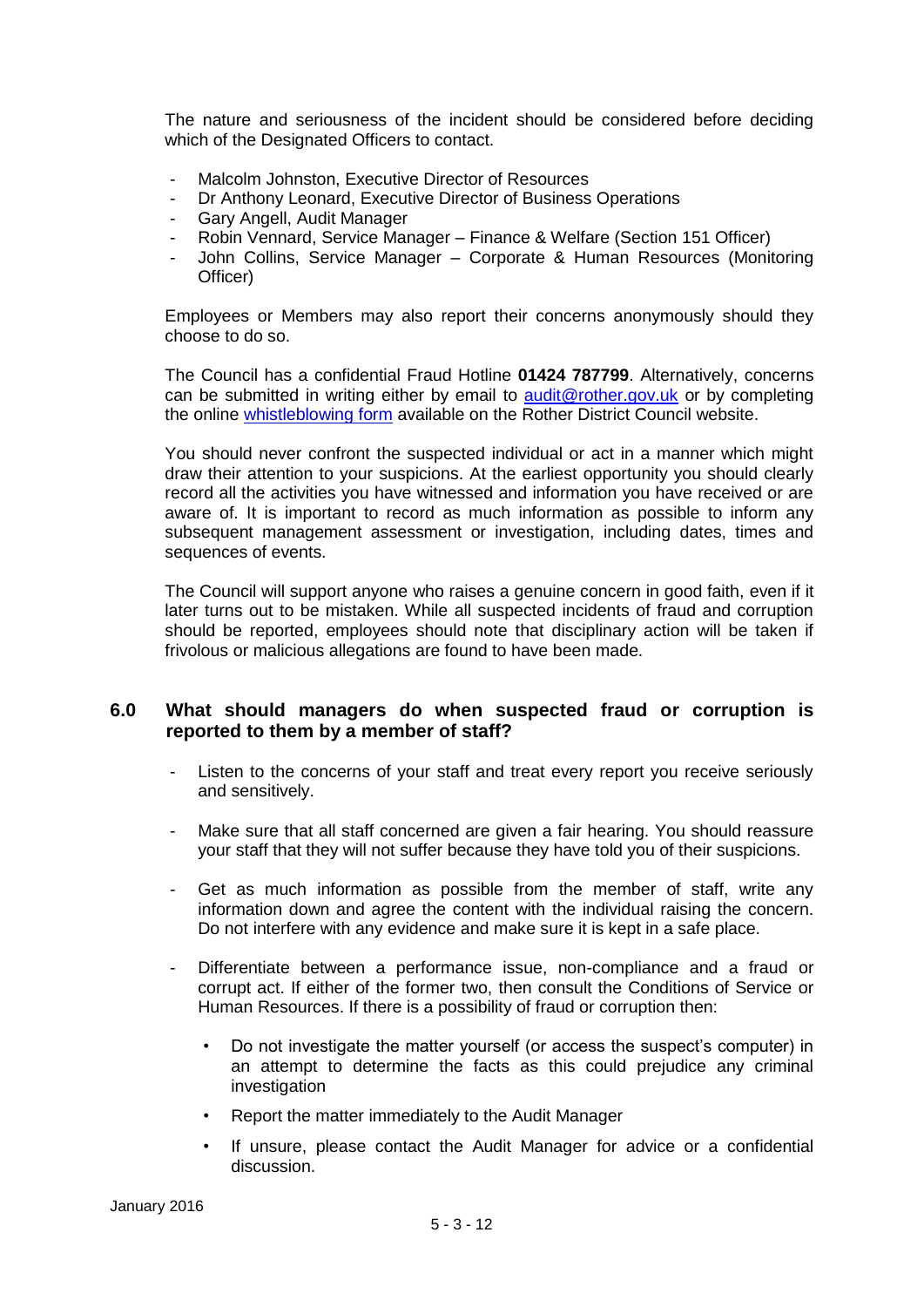Following discussion with the Audit Manager, a decision will be made regarding the way forward. Managers are the responsible officers, although Internal Audit must be notified in all cases of suspected fraud or irregularity. In certain cases, Internal Audit will assume full responsibility for the fraud response. If the complaint involves a Member, then the Monitoring Officer should also be notified.

## **7.0 What should auditors do if they suspect fraud or corruption?**

If in the course of their duties a member of the Internal Audit Team suspect fraud or corruption they should cease work on the assignment immediately, and report it to the Audit Manager. If the Audit Manager is unavailable then the Executive Director of Resources should be informed.

## **8.0 What should a member of the public do if they suspect fraud or corruption?**

Members of the public who suspect fraud or corruption are encouraged to contact the Council.

If the issue relates to a Council employee or an individual working on behalf of the Council (including agency workers and contractors), the matter should be reported to one of the Designated Officers (by ringing the Council on 01424 787000 and asking for the one of the officers listed in section 5.0) or by ringing the Council's confidential hotline on **01424 787799**. Concerns can also be submitted in writing either by email to [audit@rother.gov.uk](mailto:audit@rother.gov.uk) or by completing the online whistleblowing form available on the Rother District Council website.

If **benefit fraud** is suspected, we encourage you to report the matter either by ringing the Benefit Fraud Hotline on **01424 787737** or by completing the online [Report a](https://www.rother.gov.uk/article/20/Report-a-fraud)  [fraud](https://www.rother.gov.uk/article/20/Report-a-fraud) form.

## **9.0 Investigating Allegations of Irregularities**

The objective of the investigation is to:

- establish whether there is evidence that a fraud has occurred;
- collect sufficient evidence to support any complaint to the Police; and
- provide sufficient evidence for disciplinary or legal action.

When a suspected fraud or corrupt act is reported, the relevant senior officer will initially discuss the matter with the Audit Manager. If the evidence indicates potential wrongdoing, the Audit Manager will then undertake a detailed investigation keeping both Human Resources and the relevant Executive Director informed about progress as it proceeds.

All investigations will be conducted in accordance with the relevant Council policies and procedures and where appropriate criminal legislation.

All interviews with staff will be conducted in line with the Council's disciplinary procedures. Should there be a possibility that the investigation could lead to a criminal prosecution then all relevant interviews must be carried out by the Police or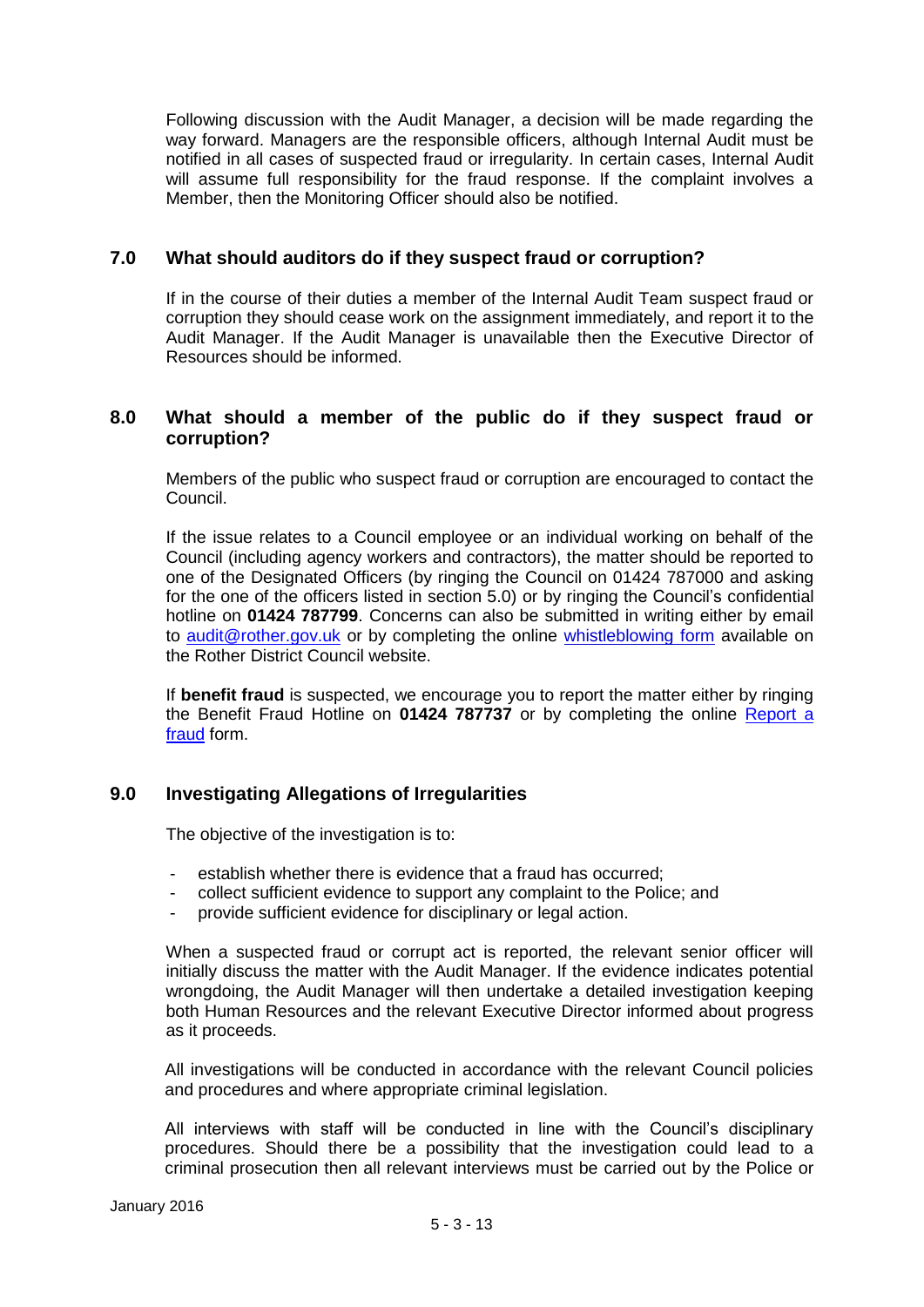by an officer suitably trained in the Police and Criminal Evidence (PACE) Act 1984 to ensure that all evidence gathered remains admissible in a court of law.

Due consideration must also be given the requirements of the Regulatory Investigatory Powers Act (RIPA) 2000 and the Human Rights Act 1998 when undertaking any investigation.

Any conversations you have with, or information that you provide to Audit Manager or other investigating officers will remain confidential. You should remember, however, that you may be required to provide a signed written statement should the case result in a criminal prosecution.

## **10.0 Preservation of Evidence**

When the initial enquiry has established that further investigation is required, it is essential that all available evidence relating to the fraud be preserved without alerting the alleged perpetrator to your suspicions.

Original documentation is the best form of evidence and original documents should be obtained and retained if possible. They should not be marked in any way and handled as little as possible. Photocopies should be marked, dated and certified as copies. When evidence is held on a computer, the computer should be secured and the Service Manager – ICT & Customer Services and the Audit Manager consulted about the most appropriate way of retrieving the data in accordance with the rules of court evidence. Under no circumstances should the computer be viewed by anyone who is not appropriately trained. (NB - Even switching it on may contaminate or destroy important evidence.) Other forms of evidence may include cash or stock, which should be counted and agreed in the presence of the responsible officer. If the person responsible for assets is not available, two people should record the amount held and sign a statement confirming it.

Whenever a person is suspended from work for suspected fraud or corruption they should be asked to remove all personal belongings from their desk/cupboard and be informed that the desk/cupboard may be examined. Please note also:

- (1) the suspended person must be supervised when removing their personal belongings to prevent the removal of any evidence
- (2) any door entry card must also be surrendered and/or access revoked
- (3) access to files and/or computer records should be suspended immediately (and any files or ICT/mobile phone equipment which contain such data recovered)
- (4) Internet and/or phone in links should be terminated immediately, if not before the suspension is actioned.

#### **11.0 Actions Following the Completion of an Investigation**

Once the investigation has been completed, a written report will be issued to senior management stating the facts discovered by the investigation. A recommendation will also be made as to the appropriate course of action to be followed. This can include a disciplinary hearing, criminal proceedings or no further action.

If the fraud was significant (e.g. high value, senior officer, Member, high reputational impact) the findings will also be discussed in detail with the relevant Service Manager to enable sufficient action to be taken.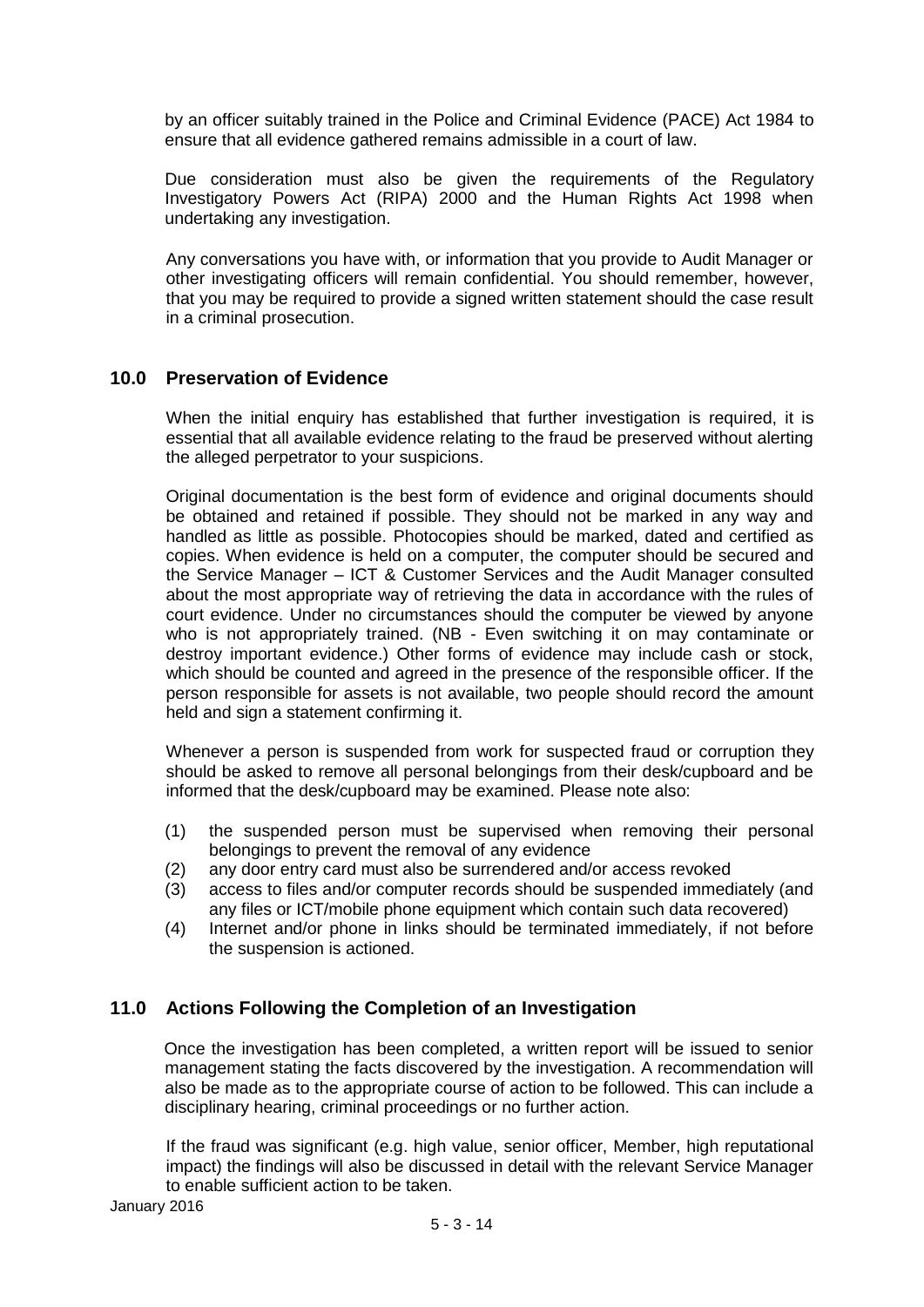The decision whether to take disciplinary action/criminal proceedings rests with the relevant Executive Director/Strategic Management Team after receiving advice from Human Resources.

## **12.0 Follow Up**

Following all investigations into suspected irregularities, work will be undertaken with the relevant service area(s) in order to address any weaknesses in procedures identified during the investigation. It is the responsibility of management at all levels to ensure that effective systems of internal control are established and operating to minimise the potential for fraud and corruption. Where fraud has been identified, management, in consultation with the Audit Manager, should review the control procedures to ensure that the opportunity to repeat the fraud is minimised.

Where appropriate, the Council will liaise with the Police if sufficient evidence exists for prosecution. This approach may be adopted in conjunction with the Council's own disciplinary procedures.

Whenever fraud has been proved, the Council will make every effort to recover the losses. The method used will vary depending on the type of loss and the regulations and powers available. All means of recovery including recovery under social security legislation, attachments to earnings, civil court proceedings and criminal court compensation will be used as appropriate to the offence.

## **13.0 Publicity**

The Strategic Management Team, with the agreement of the Leader of the Council, will deal with the Press and publicity in all matters regarding fraud and corruption. Where appropriate the details of all successful prosecutions for fraud may be released to the media through the Senior Communications Officer. Staff and Managers must not directly disclose to the press the details of any cases suspected or under investigation. Disclosure of details to the media without express authority would be regarded as a disciplinary matter. The aim is to publicise the Council's intolerance of fraud or corruption both within the Council and by users of its services, it also serves to publicise our successes against those who would perpetrate such fraud or corruption against the Council.

**Version Control** Version 2 - December 2015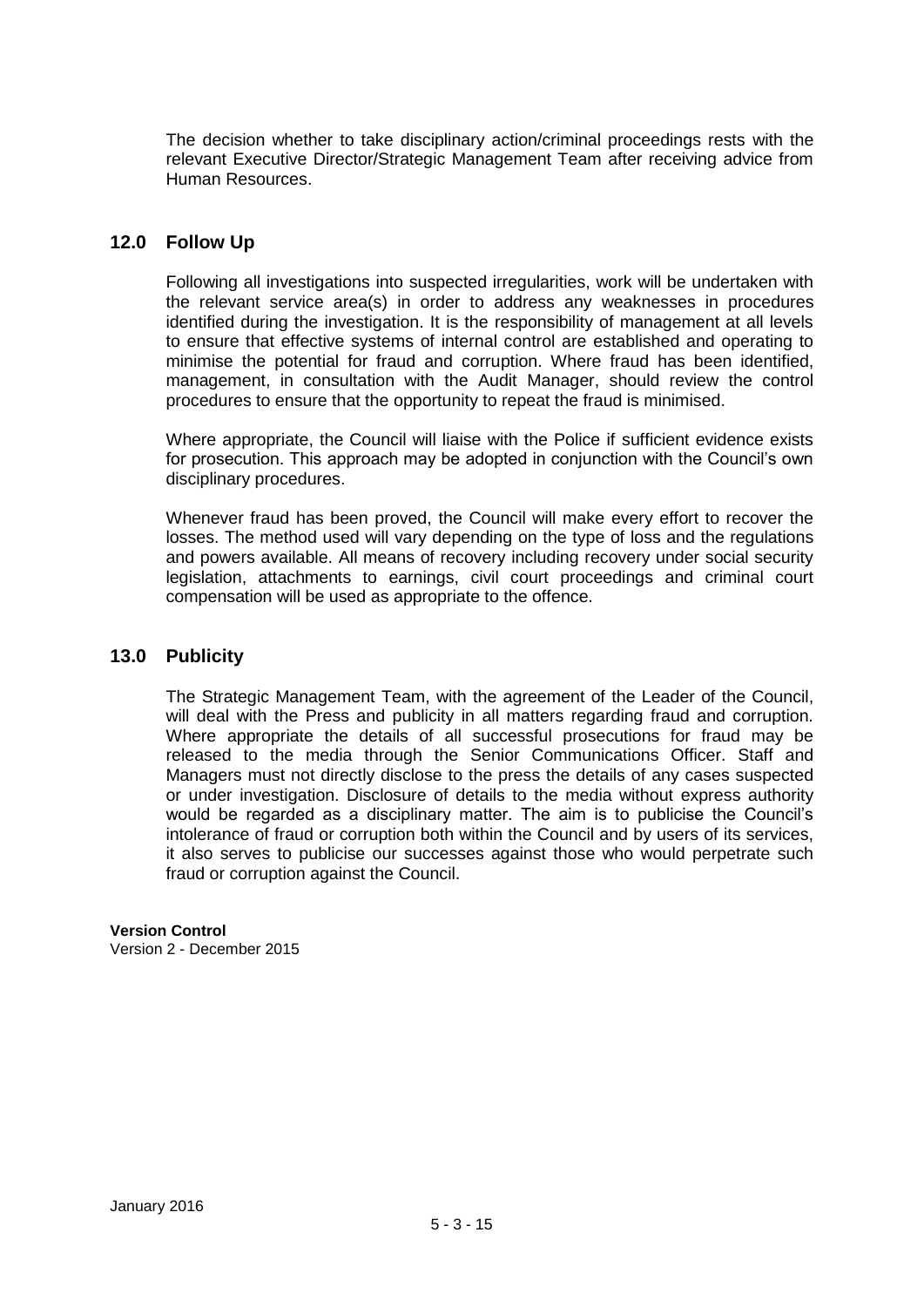## **Anti-Bribery Policy**



## **1.0 Policy statement**

Bribery is a criminal offence. We do not, and will not, pay bribes or offer improper inducements to anyone for any purpose, nor do we or will we accept bribes or improper inducements.

To use a third party as a conduit to channel bribes to others is a criminal offence. We do not, and will not, engage indirectly in or otherwise encourage bribery.

We are committed to the prevention, deterrence and detection of bribery. We have a zero-tolerance towards bribery. We aim to maintain anti-bribery compliance as "business as usual", rather than a one-off exercise.

## **2.0 Objective of this policy**

This policy provides a coherent and consistent framework to enable the Council's employees to understand and implement arrangements enabling compliance. In conjunction with related policies and key documents it will also enable employees to identify and effectively report a potential breach.

We require that all personnel, including those permanently employed, temporary agency staff and contractors:

- act honestly and with integrity at all times and to safeguard the Council's resources for which they are responsible
- comply with the spirit, as well as the letter, of the laws and regulations of all jurisdictions in which the Council operates.

#### **3.0 Scope of this policy**

This policy applies to all Council's activities. For partners, joint ventures and suppliers, we will seek to promote the adoption of policies consistent with the principles set out in this policy.

The responsibility to control the risk of bribery occurring resides at all levels of the Council.

This policy covers all personnel, including all levels and grades, those permanently employed, temporary agency staff, contractors, non-executives, agents, Members (including independent members), volunteers and consultants.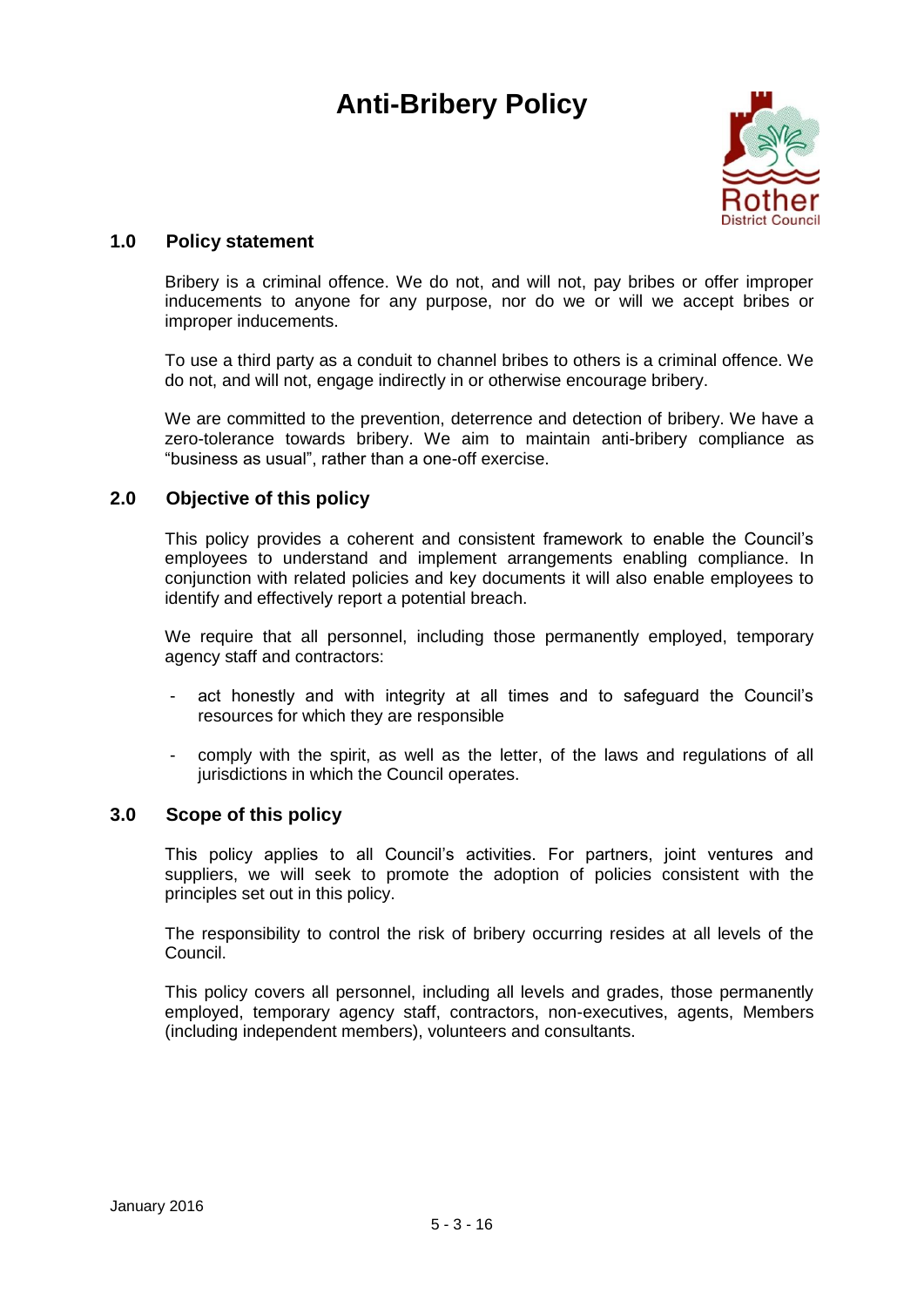## **4.0 This Council's commitment to action**

This Council commits to:

- Setting out a clear anti-bribery policy and keeping it up-to-date.
- Making all employees aware of their responsibilities to adhere strictly to this policy at all times.
- Making training available to permit recognition and avoidance of bribery.
- Encouraging employees and others to be vigilant and to report any suspicions of bribery, providing them with suitable channels of communication and ensuring sensitive information is treated appropriately.
- Rigorously investigating instances of alleged bribery and assisting Police and other appropriate authorities in any resultant prosecution.
- Taking firm and vigorous action against any individual(s) involved in bribery.
- Provide information to all employees to report breaches and suspected breaches of this policy.
- Include appropriate clauses in contracts to prevent bribery.

## **5.0 The Bribery Act 2010**

#### *5.1 Definition of Bribery*

Broadly, the Act defines bribery as giving or receiving a financial or other advantage in connection with the "improper performance" of a position of trust, or a function that is expected to be performed impartially or in good faith.

Bribery does not have to involve cash or an actual payment exchanging hands and can take many forms such as a gift, lavish treatment during a business trip or tickets to an event.

#### *5.2 Offences*

There are four key offences under the Act:

- bribery of another person (section 1)
- accepting a bribe (section 2)
- bribing a foreign official (section 6)
- failure by a commercial organisation to prevent bribery a corporate offence (section 7)

A commercial organisation will have a defence to the corporate offence of failure to prevent bribery if it can show that it had in place adequate procedures designed to prevent bribery by or of persons associated with the organisation.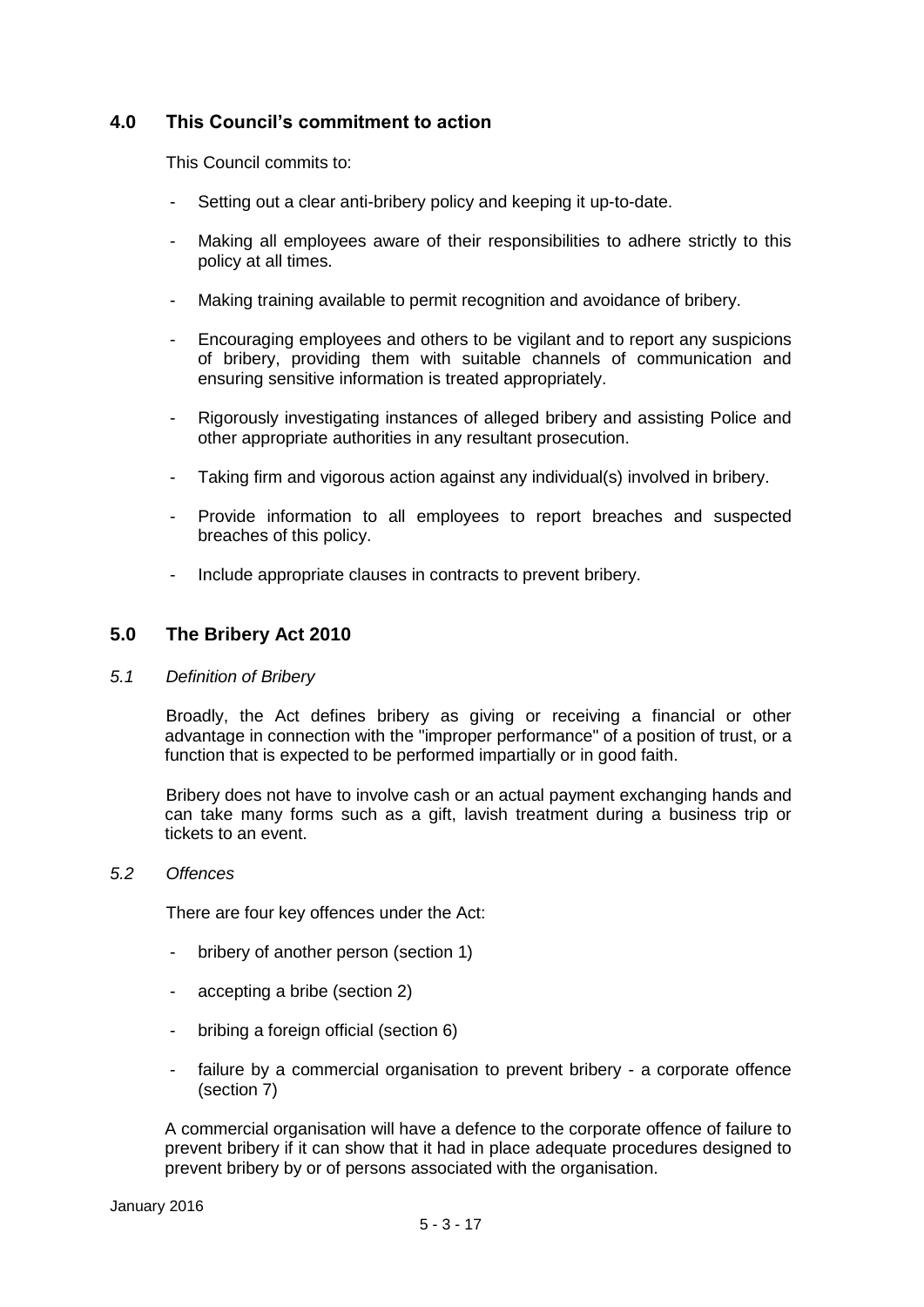#### *5.3 Is the Council a "commercial organisation"?*

Yes. The guidance states that a "commercial organisation" is any body formed in the United Kingdom and "...it does not matter if it pursues primarily charitable or educational aims or purely public functions. It will be caught if it engages in commercial activities, irrespective of the purpose for which profits are made."

#### *5.4 What are "adequate procedures"?*

Whether the procedures are adequate will ultimately be a matter for the courts to decide on a case-by-case basis. Adequate procedures need to be applied proportionately, based on the level of risk of bribery in the organisation. It is for individual organisations to determine what procedures to adopt based on the six principles set out below.

#### *5.5 Six principles for bribery prevention*

- **Proportionate procedures** An organisation's procedures to prevent bribery by persons associated with it are proportionate to the bribery risks it faces and to the nature, scale and complexity of the organisation's activities. They are also clear, practical, accessible, effectively implemented and enforced.
- *Top level commitment*  The top-level management is committed to preventing bribery by persons associated with it. They foster a culture within the organisation in which bribery is never acceptable.
- **Risk assessment** The organisation assesses the nature and extent of its exposure to potential external or internal risks of bribery on its behalf by persons associated with it. This includes financial risks but also other risks such as reputational damage.
- *Due diligence*  The organisation applies due diligence procedures, taking a proportionate and risk based approach, in respect of persons who perform or will perform services for or on behalf of the organisation, in order to mitigate identified bribery risks.
- **Communication (including training)** The organisation ensures that its bribery prevention policies and procedures are embedded and understood throughout the organisation through internal and external communication, including training that is proportionate to the risks it faces.
- **Monitoring and review** The organisation monitors and reviews procedures designed to prevent bribery by persons associated with it and makes improvements where necessary.

The Council is committed to proportional implementation of these principles.

#### *5.6 Penalties*

An individual guilty of an offence under sections 1, 2 or 6 is liable:

- On conviction in a Magistrates' Court, to imprisonment for a maximum term of 12 months (six months in Northern Ireland), or to a fine not exceeding £5,000, or to both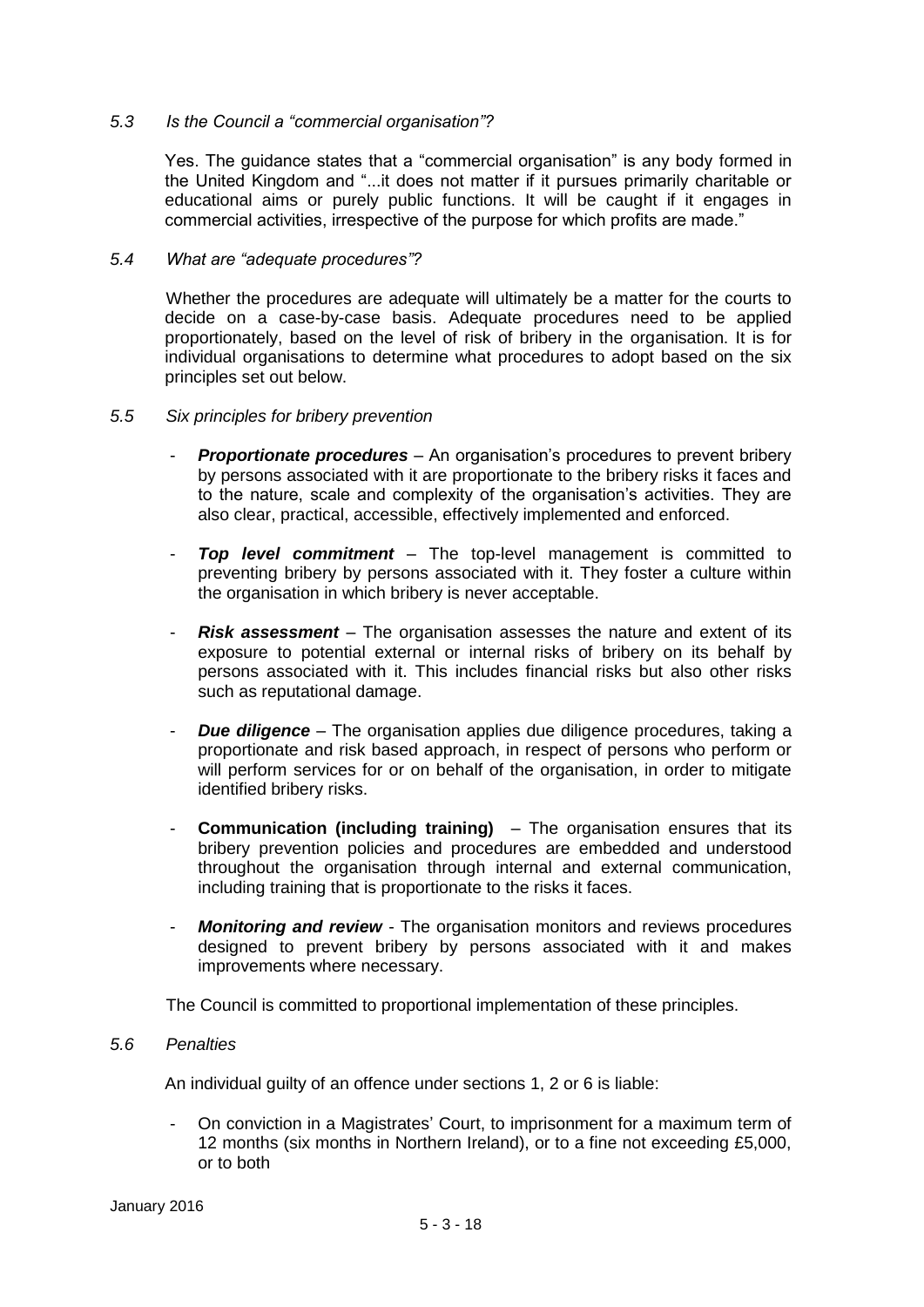- On conviction in a Crown Court, to imprisonment for a maximum term of ten years, or to an unlimited fine, or both

Organisations are also liable for these fines and if guilty of an offence under section 7 are liable to an unlimited fine.

## **6.0 Bribery is not tolerated**

It is unacceptable to:

- give, promise to give, or offer a payment, gift or hospitality with the expectation or hope that a business advantage will be received, or to reward a business advantage already given;
- give, promise to give, or offer a payment, gift or hospitality to a government official, agent or representative to "facilitate" or expedite a routine procedure;
- accept payment from a third party that you know or suspect is offered with the expectation that it will obtain a business advantage for them;
- accept a gift or hospitality from a third party if you know or suspect that it is offered or provided with an expectation that a business advantage will be provided in return;
- retaliate against or threaten a person who has refused to commit a bribery offence or who has raised concerns under this policy;
- engage in activity in breach of this policy.

#### **7.0 Facilitation payments**

Facilitation payments are not tolerated and are illegal. Facilitation payments are unofficial payments made to public officials in order to secure or expedite actions.

#### **8.0 Gifts and hospitality**

This policy is not meant to change the requirements of our gifts and hospitality guidance, which can be found within the Conditions of Service. In summary, all gifts and hospitality offered to or received by officers should be reported to their Service Manager and recorded in a Register, regardless of whether they are accepted or not.

#### **9.0 Public contracts and bribery offences**

Under the Public Contracts Regulations 2015, a Bribery Act conviction in respect of active bribery (section 1), passive bribery (section 2) or bribery of foreign public officials (section 6) gives rise to a mandatory exclusion from participation in public tenders. The offence of 'failure of commercial organisations to prevent bribery' (section 7) will not trigger mandatory exclusion, but may give rise to grounds in support of a discretionary exclusion.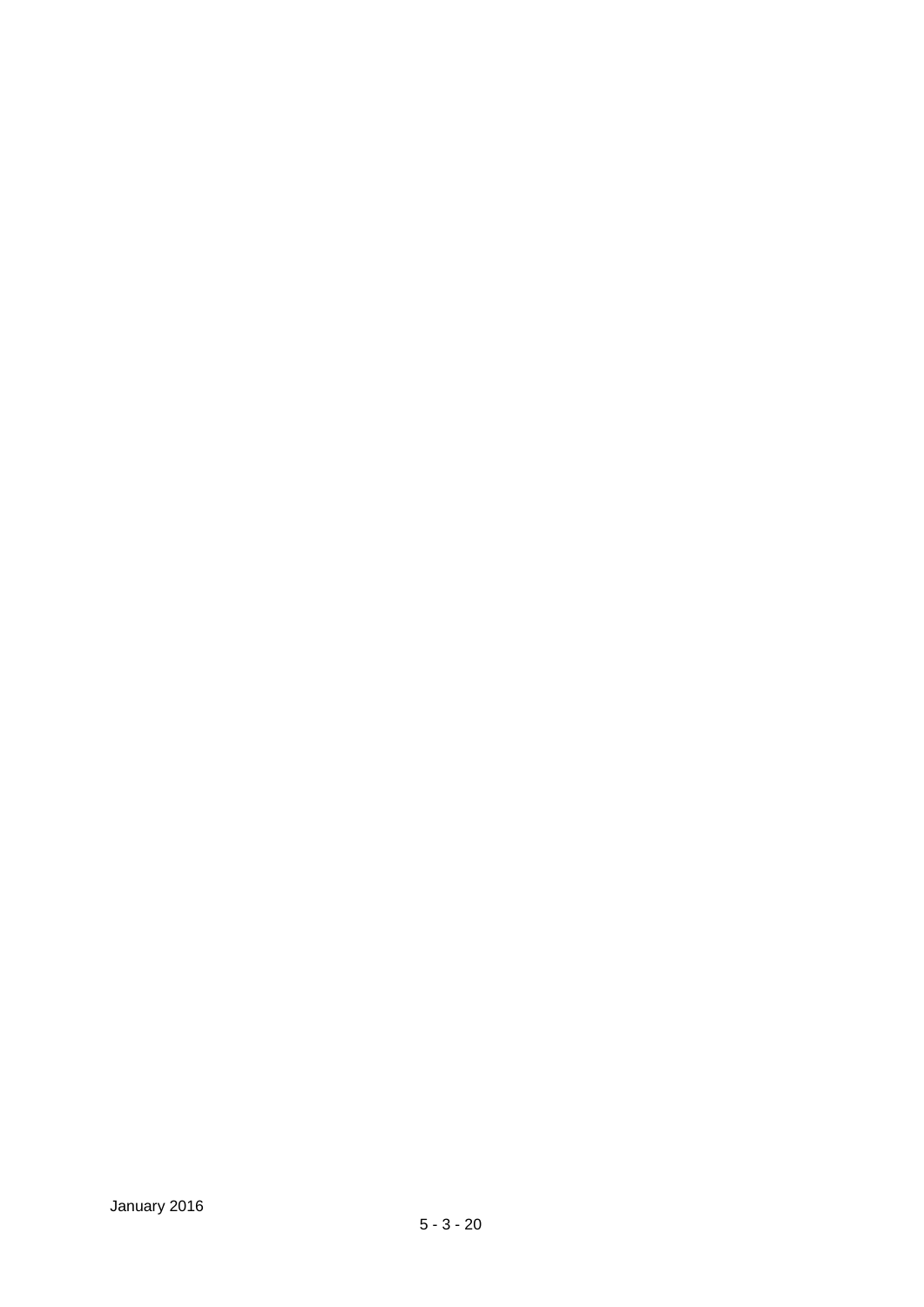## **10.0. Staff responsibilities**

The prevention, detection and reporting of bribery and other forms of corruption are the responsibility of all those working for the Council or under its control. All staff are required to avoid activity that breaches this policy.

You must:

- ensure that you read, understand and comply with this policy
- raise concerns as soon as possible if you believe or suspect that a conflict with this policy has occurred, or may occur in the future.

As well as the possibility of civil and criminal prosecution, staff who breach this policy will face disciplinary action, which could result in dismissal for gross misconduct.

## **11.0 Raising a concern**

The Council is committed to ensuring that all of us have a safe, reliable, and confidential way of reporting any suspicious activity. We want each and every member of staff to know how they can raise concerns.

If you have a concern regarding a suspected instance of bribery or corruption, please speak up – your information and assistance will help. The sooner you act, the sooner it can be resolved.

There are multiple channels to help you raise concerns. Please refer to the Council's Whistleblowing Policy and determine the most appropriate course of action. Preferably the disclosure will be made and resolved internally. However, where internal disclosure proves inappropriate, concerns can be raised via your trade union, professional organisation or regulatory body (e.g. External Auditor). Raising concerns in these ways may be more likely to be considered reasonable than making disclosures publicly (e.g. to the media).

In the event that an incident of bribery, corruption, or wrongdoing is reported, we will act as soon as possible to evaluate the situation. We have clearly defined procedures for investigating fraud, misconduct and non-compliance issues and these will be followed in any investigation of this kind.

We are committed to ensuring nobody suffers detrimental treatment through refusing to take part in bribery or corruption, or because of reporting a concern in good faith.

If you have any questions about these procedures, please contact Gary Angell, Audit Manager either by email (gary.angell@rother.gov.uk) or by telephone (01424 787709).

#### **Version Control**

Version 2 - December 2015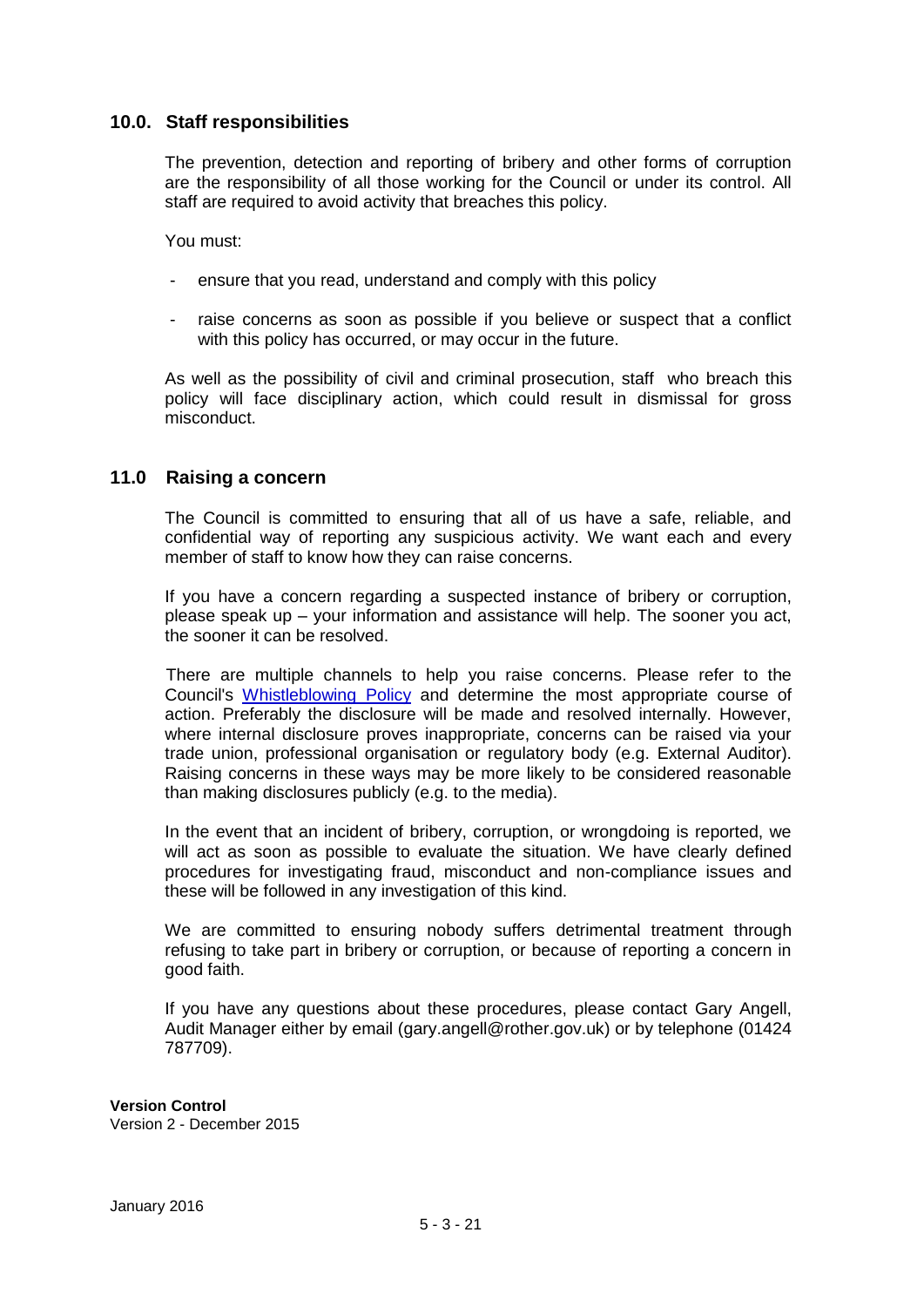## **Anti-Money Laundering Policy**



## **1.0 Introduction**

The Proceeds of Crime Act 2002 and the Terrorism Act 2000 place certain obligations on the Council and its employees regarding suspected money laundering.

Any employee could potentially be caught by the money laundering provisions, if they suspect money laundering and either become involved with it in some way and/or do nothing about it. Failure to report these suspicions is a criminal offence.

This policy has therefore been adopted in order to provide guidance and introduce safeguards to help staff identify and report on instances where money laundering is suspected.

## **2.0 Objectives and Scope**

The policy sets out the procedures which must be followed to enable employees to comply with their legal obligations.

The aim of this policy is to prevent criminal activity through money laundering by:

- raising awareness of the legal and regulatory requirements affecting both individuals and the Council as a whole; and
- helping employees to correctly respond to any concerns they may have about money laundering in the course of their dealings for the Council.

This policy applies to all employees, whether permanent or temporary.

## **3.0 What is money laundering?**

#### *3.1 Definition*

Money laundering is generally understood to mean the process by which illegally acquired funds (i.e. from crime or terrorism) are moved through financial systems so that they appear to come from a legitimate source.

#### *3.2 Legislation*

The requirements of the UK anti-money laundering regime are set out in the:

- Proceeds of Crime Act 2002 (as amended by the Crime and Courts Act 2013 and the Serious Crime Act 2015);
- Money Laundering Regulations 2007: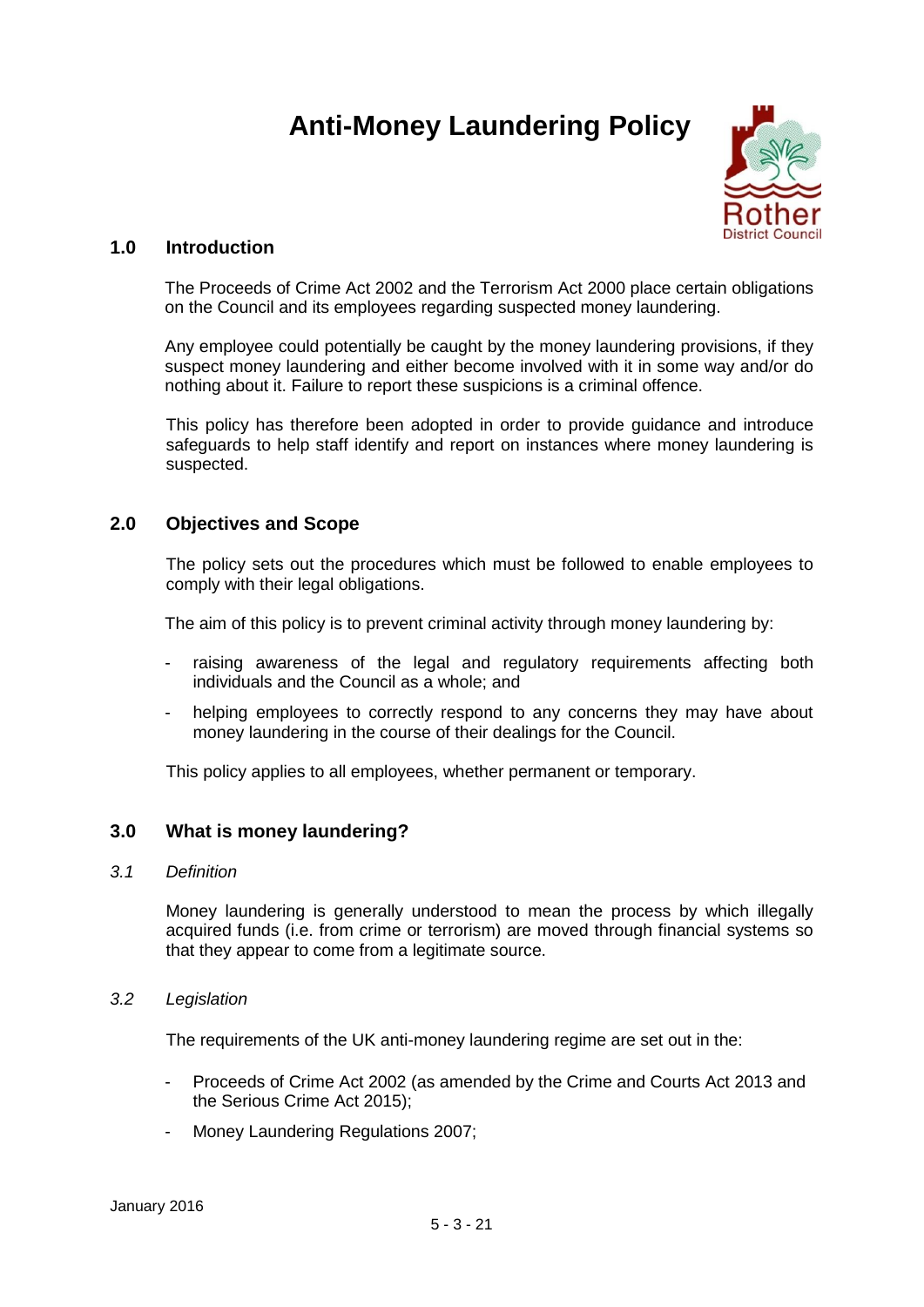- Terrorism Act 2000 (as amended by the Anti-Terrorism, Crime and Security Act 2001, the Terrorism Act 2006 and the Terrorism Act 2000 and Proceeds of Crime Act 2002 (Amendment) Regulations 2007).

Whilst local authorities are not subject to the requirements of the Money Laundering Regulations 2007, guidance from the Chartered Institute of Public Finance & Accountancy (CIPFA) indicates that they should still comply with the underlying spirit of the legislation and regulations by taking all reasonable steps to minimise the likelihood of money laundering, including putting in place proper policies and procedures.

#### *3.3 Legislative Requirements*

The main requirements of the legislation are:

- To nominate a Money Laundering Reporting Officer
- Maintain client identification procedures in certain circumstances
- Implement a procedure to enable the reporting of suspicions of money laundering
- Maintain record keeping procedures

#### *3.4 Offences*

Money laundering offences under the Proceeds of Crime Act 2002 include:

- concealing, disguising, converting, transferring criminal property or removing it from the UK (section 327);
- entering into or becoming concerned in an arrangement which you know or suspect facilitates the acquisition, retention, use or control of criminal property by or on behalf of another person (section 328); and
- acquiring, using or possessing criminal property (section 329).

There are also two secondary offences:

- failure to disclose any of the three primary offences above; and
- "tipping off" whereby somebody informs a person or persons who are, or who are suspected of being involved in money laundering, in such a way as to reduce the likelihood of their being investigated or prejudicing an investigation.

The Terrorism Act 2000 includes the money laundering offence of becoming concerned in an arrangement relating to the retention or control of property likely to be used for the purposes of terrorism, or resulting from acts of terrorism.

#### *3.5 Penalties*

The consequences for staff committing an offence are potentially very serious. Money laundering offences may be tried at a Magistrates' Court or in the Crown Court, depending on the severity of the suspected offence. Trials at the former can attract fines of up to £5,000, up to six months in prison or both. In a Crown Court, fines are unlimited, and sentences from two to fourteen years may be imposed.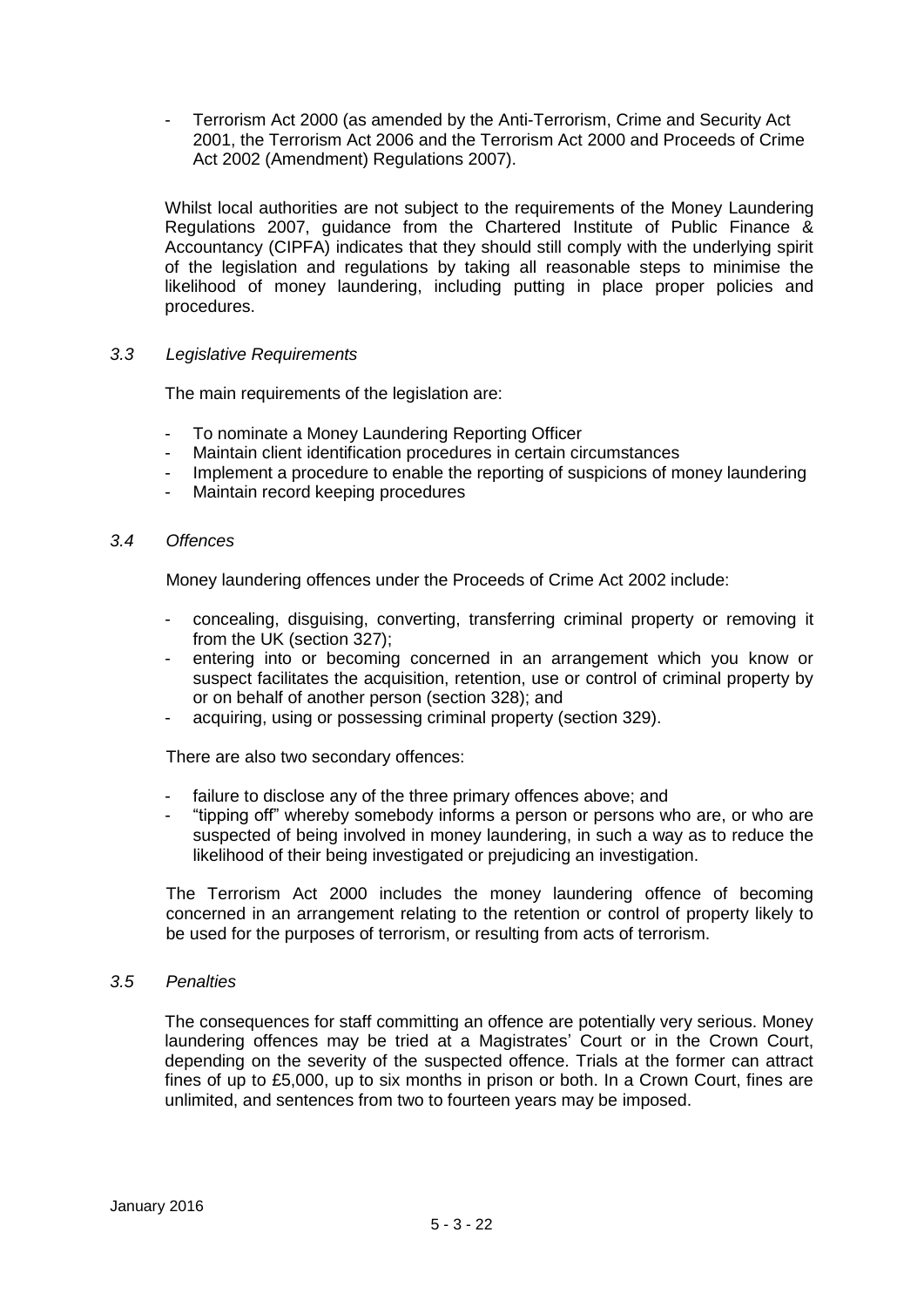## **4.0 The Money Laundering Reporting Officer (MLRO)**

The officer nominated to receive disclosures about money laundering activity within the Council is Robin Vennard, the Service Manager – Finance & Welfare.

In the absence of the MLRO, the Financial Services Manager is the authorised deputy.

## **5.0 How do I know when money laundering is taking place?**

It is not possible to give a definitive list of ways in which to identify money laundering or how to decide whether to make a report to the MLRO. The following are types of risk factors which may, either alone or cumulatively, suggest possible money laundering activity:

- Payment of a substantial sum in cash (over £10,000).
- Payment of lower cash sums where cash is not the normal means of payment
- A new customer or use of new/shell companies
- A secretive customer  $-$  e.g. refuses to provide requested information without a reasonable explanation
- Concerns about the honesty, integrity, identity or location of a customer
- Illogical third party transaction such as unnecessary routing or receipt of funds from third parties or through third party accounts
- Involvement of an unconnected third party without logical reason or explanation
- Overpayments by a customer or payments of deposits subsequently requested back
- Absence of an obvious legitimate source of funds
- Movement of funds overseas, particularly to a higher risk country or tax haven
- Unusual transactions or ways of conducting business, without reasonable explanation
- A transaction without obvious legitimate purpose or which appears uneconomic, inefficient or irrational
- The cancellation or reversal of an earlier transaction
- Requests for release of customer account details other than in the normal course of business
- Transactions at substantially above or below fair market values
- Poor business records or internal accounting controls
- A previous transaction for the same customer which has been, or should have been, reported to the MLRO
- Lack of 'traceability' of persons involved
- Individuals and companies that are insolvent yet have funds

Facts that tend to suggest that something odd is happening may be sufficient for a reasonable suspicion of money laundering to arise.

## **6.0 What Should I Do If I Suspect A Case Of Money Laundering?**

Anyone who knows or suspects money laundering activity is either taking, or has taken, place **must** inform the MLRO immediately, either in person or in writing by completing Part A of the disclosure form included at the end of the policy.

**If you do not disclose information immediately, then you may be liable to criminal prosecution.**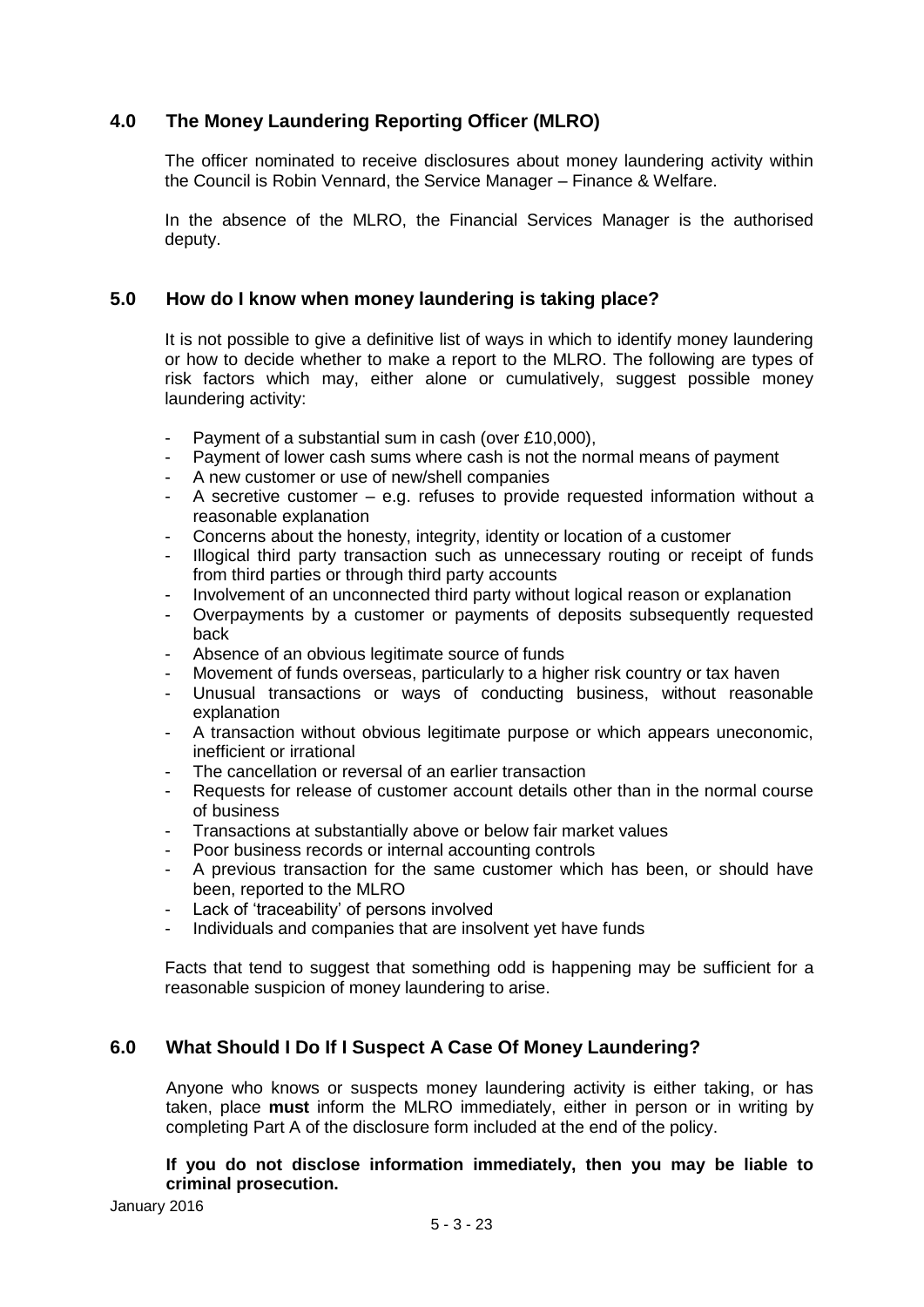If you are concerned that your involvement in the transaction would amount to a prohibited act under sections 327 to 329 of the Proceeds of Crime Act 2002, then your report must include all relevant details, as you will need consent from the National Crime Agency, via the MRLO, to take any further part in the transaction.

You should make it clear in the report if such consent is required and clarify whether there are any deadlines for giving such consent – e.g. a completion date or court deadline.

You must follow any subsequent directions from the MLRO but must not make any further enquiries into the matter or any related transactions.

You must not disclose or indicate your suspicions to the person suspected of the money laundering as this could be regarded as "tipping off" which is itself an offence. Similarly, you must not discuss the matter with others or note on the file that a report has been made to the MLRO in case this results in the suspect becoming aware of the situation.

## **7.0 What will the MLRO do?**

The MLRO will consider the report and any other available internal information he thinks relevant. This may include:

- reviewing other transaction patterns and volumes
- the length of any business relationship involved
- the number of any one-off transactions and linked one-off transactions
- any identification evidence held

The MLRO will undertake any other enquiries deemed appropriate and will ensure that all available information is taken into account before deciding whether a report to the National Crime Agency (NCA) is required. When making further enquiries the MLRO must avoid any action which could tip off those involved, or which could give the appearance of tipping them off.

The MLRO may also need to discuss the report with you.

If the MLRO concludes that there is actual money laundering taking place, or that there are reasonable grounds to suspect so, he will record his reasoning in Part B of the disclosure form (included at the end of this policy) and must submit a Suspicious Activity Report (SAR) to the NCA immediately.

If consent is required to proceed with transactions for any prohibited acts under sections 327 to 329 of the Proceeds of Crime Act 2002, this can also be requested when the MLRO submits his report.

The quickest and easiest way to submit a SAR is online via the NCA website www.nationalcrimeagency.gov.uk (registration required). This provides instant confirmation and a reference number once the report has been received.

The system does not retain a file copy for your use, so the MLRO should keep his own copy of the report.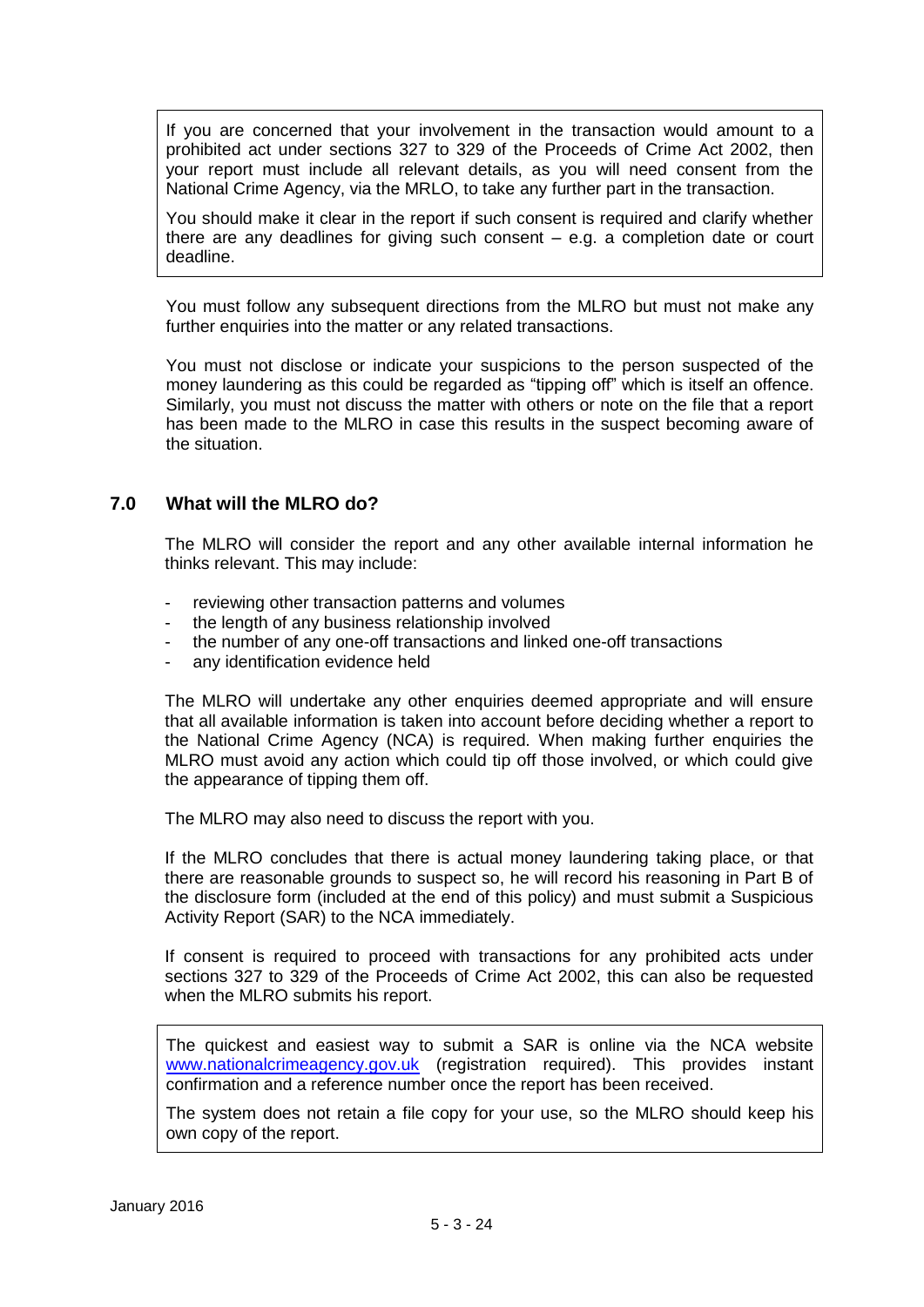#### **The MRLO will commit a criminal offence if he knows or suspects, or has reasonable grounds to do so, that another person is engaged in money laundering and he does not disclose this to the NCA as soon as practicable.**

Where the MLRO concludes that there are no reasonable grounds to suspect money laundering, or he suspects money laundering but has a good reason for nondisclosure, then this must be noted accordingly on Part B of the disclosure form and consent given in writing for any ongoing or imminent transactions to proceed. The MLRO should consult with the Legal Services before reaching a non-disclosure decision. If in any doubt, the MLRO should always disclose

## **8.0 Customer Due Diligence**

The Money Laundering Regulations 2007 require 'relevant persons' (i.e. credit and financial institutions, audit and accountants firms, tax advisers and insolvency practitioners, independent legal professionals, trust or company service providers, estate agents, high value dealers and casinos) to perform additional checks when undertaking certain activities in the course of their business. This process is known as customer due diligence.

Customer due diligence measures consist of identifying and verifying the identity of the customer and any beneficial owner of the customer, and obtaining information on the purpose and intended nature of the business relationship. Regulated businesses are required to undertaken these measures where they establish a business relationship, carry out an occasional transaction over 15,000 Euros (approx. £10,000), suspect money laundering or terrorist finance or doubt the accuracy of customer identification information.

The regulations concerning customer due diligence are detailed and complicated, and there is no legal obligation for local authorities to carry them out. However, Council employees are encouraged to adopt the regulations where practical to minimise the likelihood of money laundering.

The basic identity check for **existing business customers** is to verify that signed, written instructions on the organisation's headed paper was obtained at the outset of the business relationship.

For **new business customers**, the Council can exercise due diligence by conducting some simple enquiries such as:

- checking with the customer's website to confirm their business address
- conducting an online search via Companies House to confirm the nature and business of the customer and confirm the identities of any directors
- attending to the client at their business address
- seeking evidence of the key contact's personal identity (e.g. passport, photo ID card or driving licence) and position within the organisation.

If satisfactory evidence of identity is not obtained at the outset then the business relationship (or one-off transaction) the transaction should not proceed any further and you should report the matter immediately to the MLRO.

For further information on the customer due diligence requirements visit the money laundering regulations guidance on the Gov.UK website found at the following location: <https://www.gov.uk/guidance/money-laundering-regulations-your-responsibilities>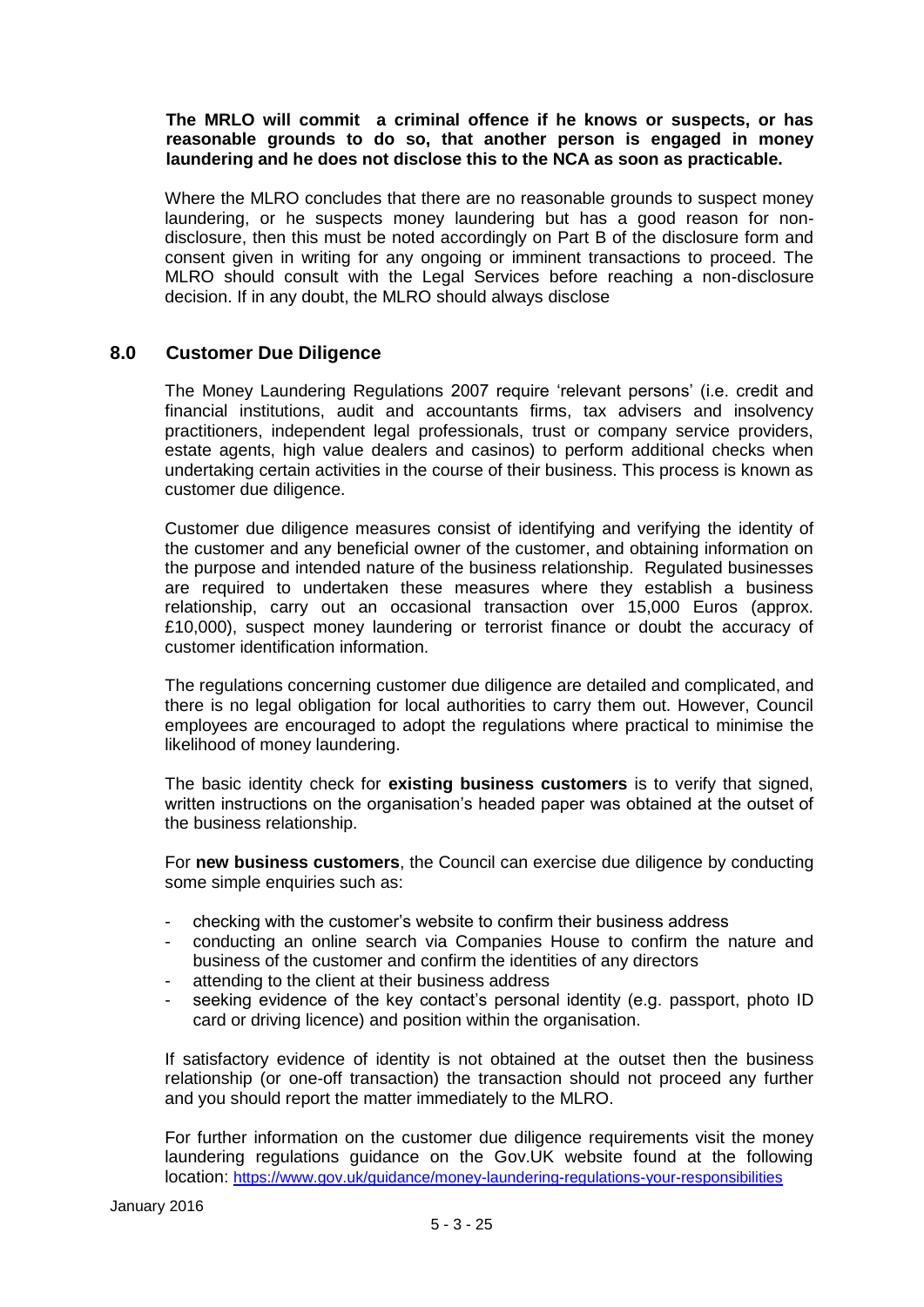## **9.0 Other Customer Checks**

Staff dealing with transactions which involve income should be suspicious of any unusual payments received from private individuals – e.g. in respect of council tax, benefit overpayments, sundry debtors, etc. In particular, the following practices may indicate potential money laundering:

- large payments of cash
- substantial overpayments of debts followed by a request for a refund (especially if this happens more than once)
- substantial overpayments by credit or debit card where a cheque refund is requested (also a potential indication of credit card fraud)

Suggested checks include:

- Assess whether the size/method of payment seems reasonable given the nature and value of the debt.
- Check whether substantial overpayments are due to a genuine mistake  $-$  e.g. the customer used the wrong payee details, accidentally made a duplicate payment or entered too many zeros on an Internet payment. (This excuse becomes less credible if the customer then repeats this behaviour once the matter is corrected.)
- Consider whether the customer requesting a refund is attempting to introduce intermediaries to either protect their identity or hide their involvement. (The safest policy is to always refund the originating card/bank account).

Preferably, all of the above checks should be carried out based on information already received rather than through further contact with the customer. Care must be taken to avoid "tipping off" the customer.

**If you are still suspicious about the transaction after carrying out the above checks, you should report the matter immediately to the MLRO.**

#### **10.0 Record keeping**

All disclosure reports referred to the MLRO and reports subsequently made to NCA must be retained by the MLRO in a confidential file kept securely for that purpose, for a minimum of five years.

Where operational, evidence of customer due diligence checks and details of all relevant business transactions carried out for those customers must also be kept for at least five years.

## **11.0 Guidance and training**

In support of this policy, the Council will:

- make all staff aware of the requirements and obligations placed on the Council and on themselves as individuals by the Anti-Money Laundering legislation; and
- provide targeted training to those officers considered most likely to encounter money laundering.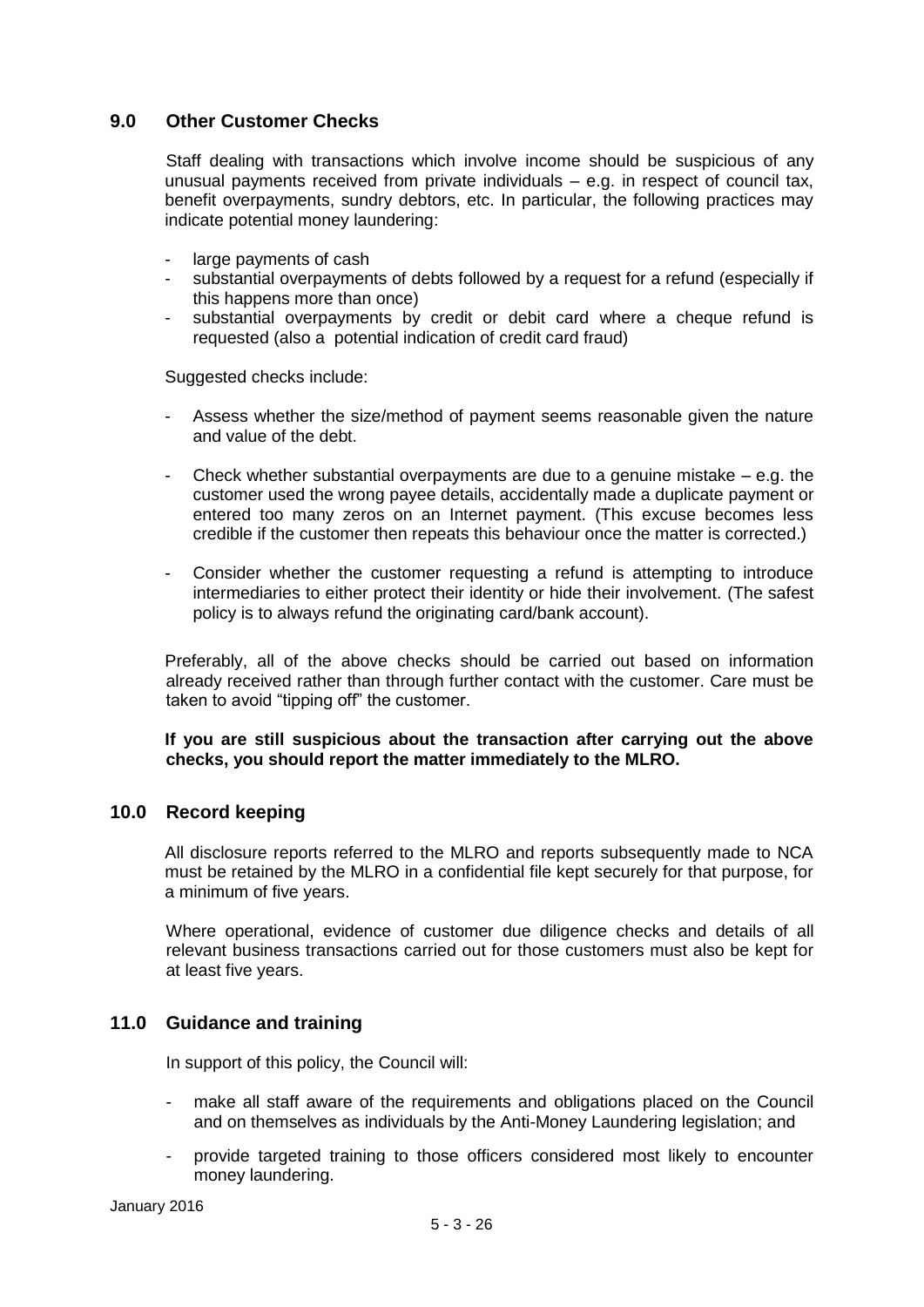NB – It is the duty of officers to report all suspicious transactions whether they have received their training or not.

## **12.0 Conclusion**

Given the nature of the Council's services and for whom these services are provided, instances of suspected money laundering are unlikely to arise very often, if at all. However, we must be mindful of the legislative requirements, as failure to comply with them may render individuals liable to prosecution.

The Council believes that this policy represents a proportionate response to the level of risk faced.

**Version Control**

Version 2 - December 2015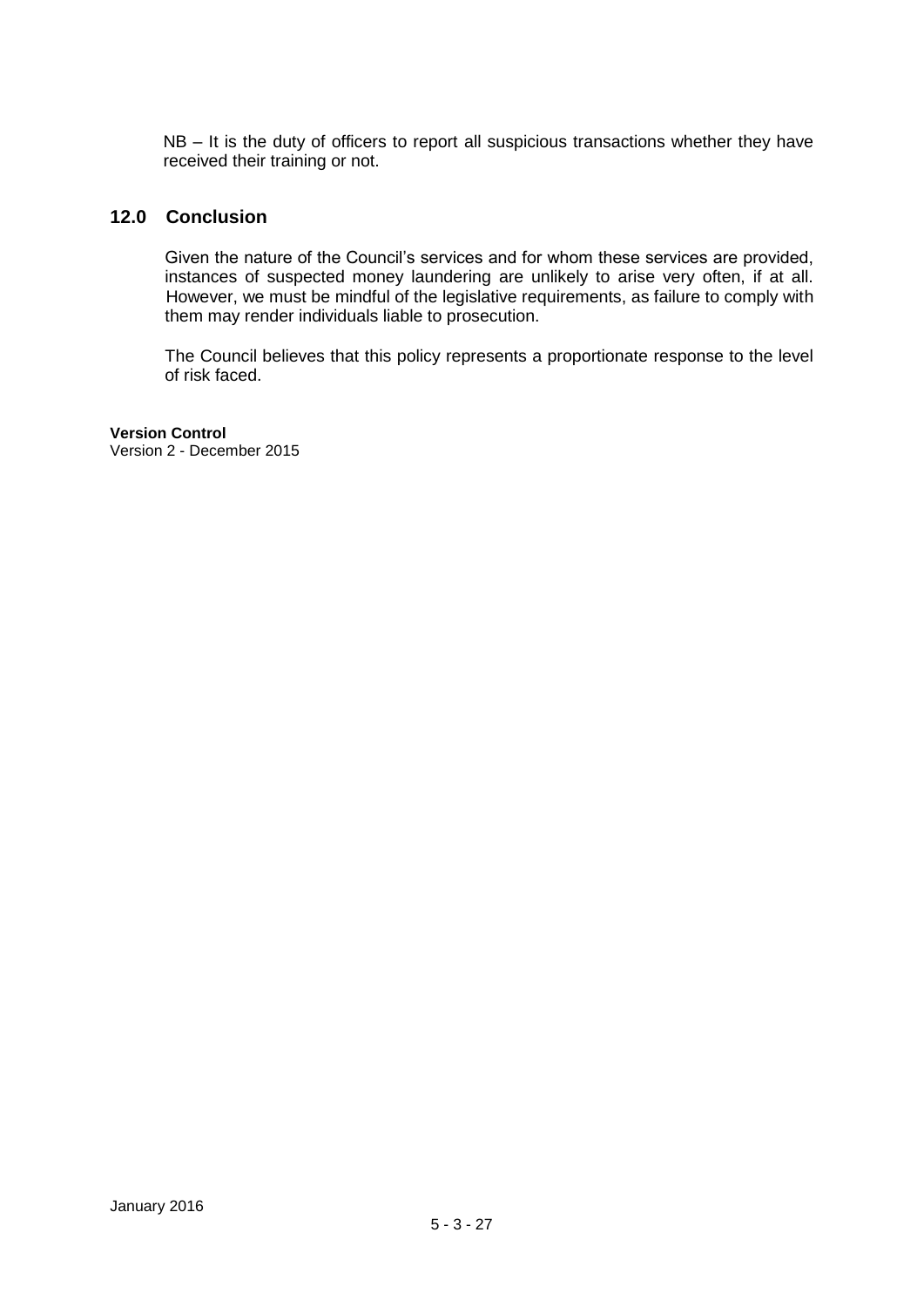## **CONFIDENTIAL**

## **Money Laundering Activity – Disclosure Form (Part A)**

*Complete this form and pass it to the Money Laundering Reporting Officer (MLRO) or Deputy MLRO* 

From:

|  | Name:       |  |
|--|-------------|--|
|  | Job Title:  |  |
|  | Department: |  |
|  | Ext/Tel No: |  |

URGENT Yes/No *[Delete as appropriate]*

Date by which response needed: ………………………….

**Details of suspected offence**:

**Name(s) and address(es) of person(s) involved and nature of business if a company/public body:**

**Nature, value and timing of activity involved (***e.g. what, when, where, how):* 

*[Continue on a separate sheet if necessary]*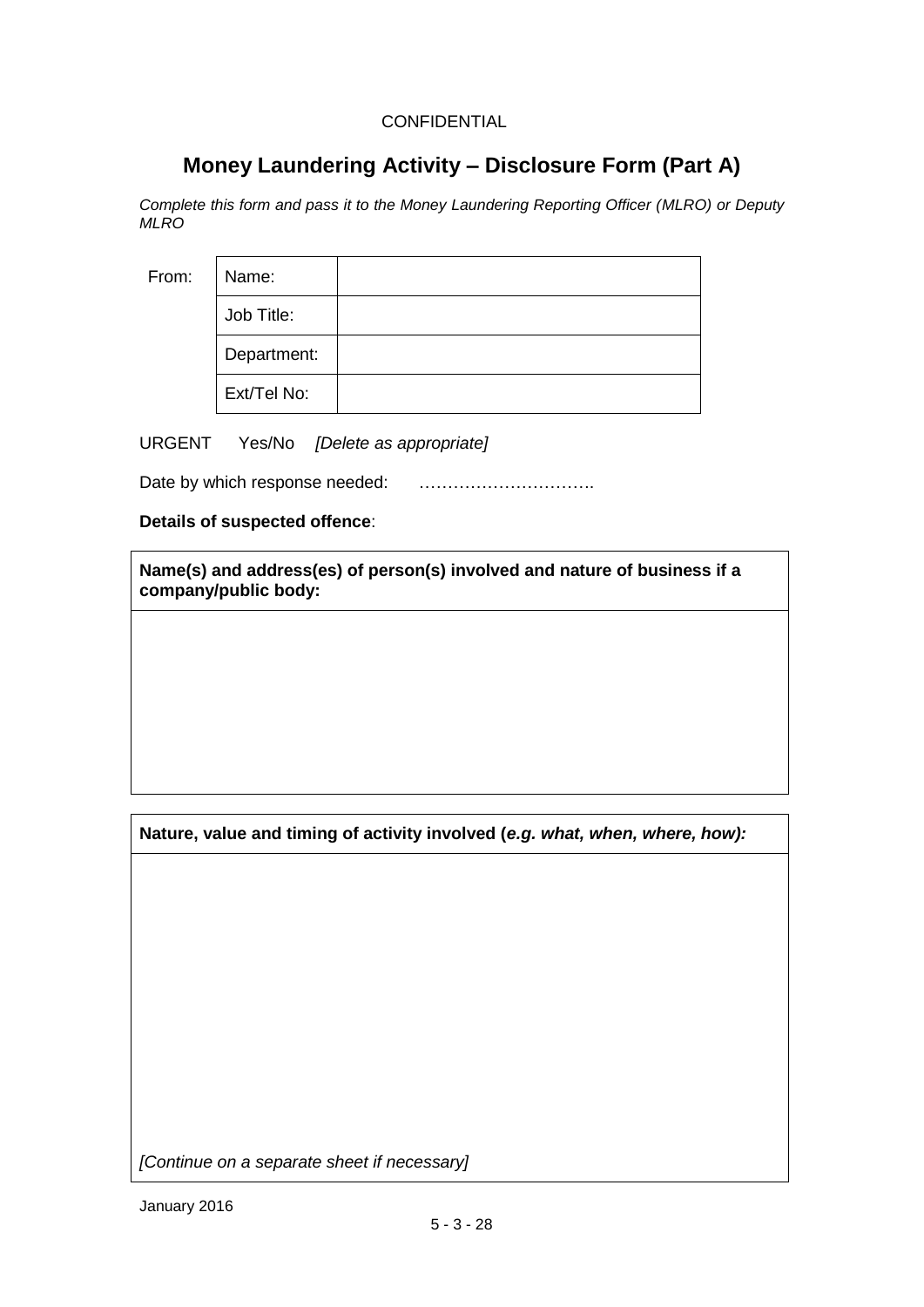**Nature of suspicions regarding such activity:**

*[Continue on a separate sheet if necessary]*

| Has any investigation been undertaken (as far as you are aware)? | Yes/No |
|------------------------------------------------------------------|--------|
| Delete as appropriate                                            |        |

**If yes, please include details below:**

| Have you discussed your suspicions with anyone else? [Delete as |  |  |
|-----------------------------------------------------------------|--|--|
| appropriate]                                                    |  |  |

**If yes, please specify below, explaining why such discussion was necessary:**

**Please set out below any other information you feel is relevant:**

Signed:…………………………………. Dated: .......................................

*Please do not discuss the content of this report with anyone you believe may be involved in the suspected money laundering activity described. To do so may constitute a "tipping off" offence under the Proceeds of Crime Act 2002 which carries a maximum penalty of 5 years imprisonment.*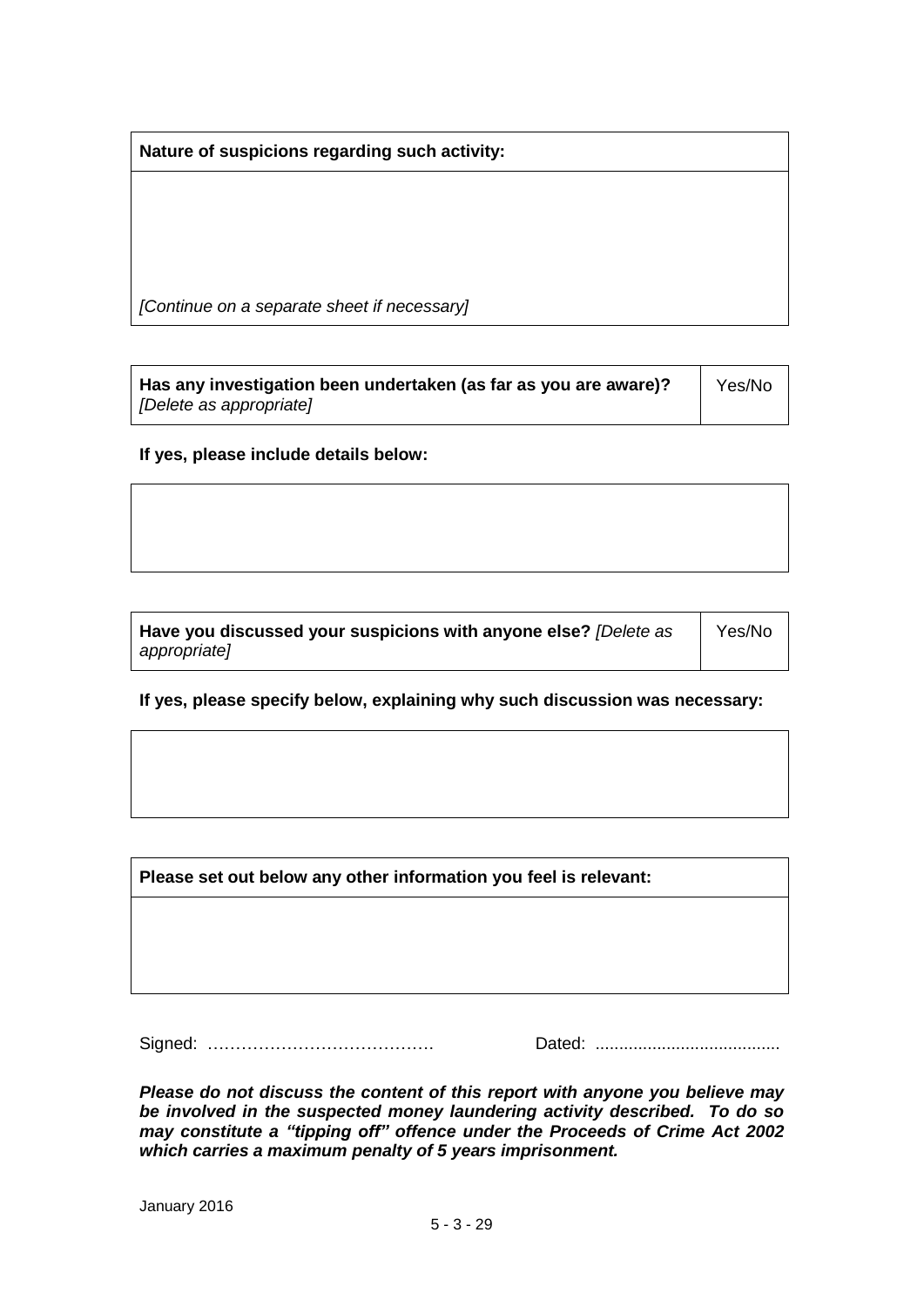## **Money Laundering Activity – Disclosure Form (Part B)**

## **THE FOLLOWING PART OF THIS FORM IS TO BE COMPLETED BY THE MLRO**

Date report received: with the contract of the contract of the contract of the contract of the contract of the contract of the contract of the contract of the contract of the contract of the contract of the contract of the

Date receipt of report acknowledged: …………………………

#### **CONSIDERATION OF DISCLOSURE:**

**Action plan:**

## **OUTCOME OF CONSIDERATION OF DISCLOSURE:**

| If there are reasonable grounds for suspicion, will a report be made to |  |  |
|-------------------------------------------------------------------------|--|--|
| the NCA? [Delete as appropriate]                                        |  |  |

**If yes, please confirm date** ……………….. **and reference number** ………….………….. **of report to NCA (and then complete the details below):** 

| Details of liaison with the NCA regarding the report: |       |     |  |
|-------------------------------------------------------|-------|-----|--|
| Notice Period:                                        | From: | To: |  |
| Moratorium Period:                                    | From: | To: |  |
|                                                       |       |     |  |
|                                                       |       |     |  |
|                                                       |       |     |  |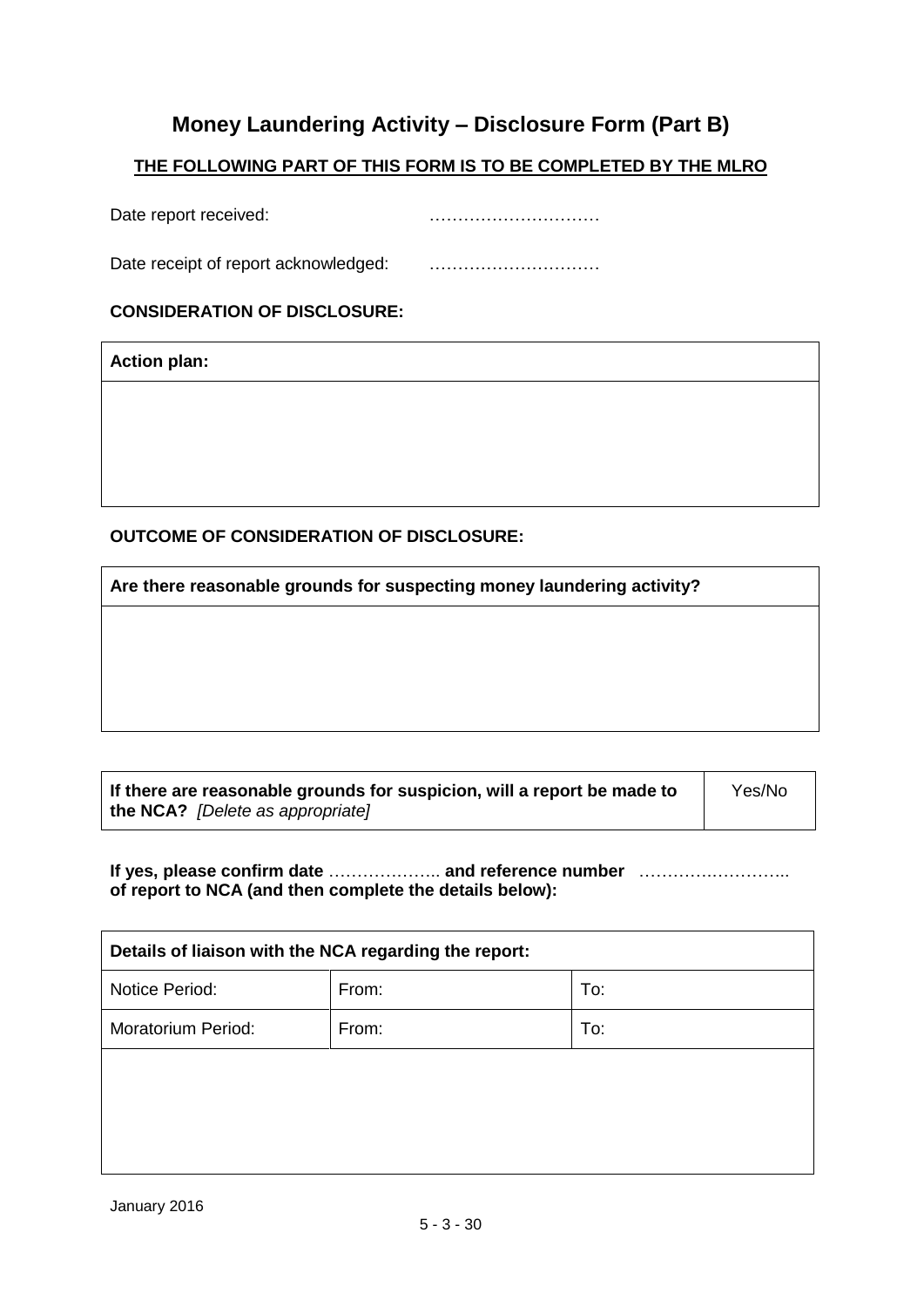| Is consent required from the NCA to any ongoing or imminent<br>transactions which would otherwise be prohibited acts? <i>Delete as</i> | Yes/No |
|----------------------------------------------------------------------------------------------------------------------------------------|--------|
| appropriate]                                                                                                                           |        |

**If yes, please confirm full details in the box below:**

|  | Date consent received from NCA: |  |
|--|---------------------------------|--|
|--|---------------------------------|--|

| Date consent given by you to employee: |  |  |
|----------------------------------------|--|--|
|                                        |  |  |

**If there are reasonable grounds to suspect money laundering, but you do not intend to report the matter to the NCA, please set out below the reason(s) for nondisclosure:**

Date consent given by you to employee for any prohibited act transactions to proceed:

**Any other relevant information:**

Signed:…………………………………. Dated: .......................................

*THIS REPORT MUST BE RETAINED FOR AT LEAST FIVE YEARS*

January 2016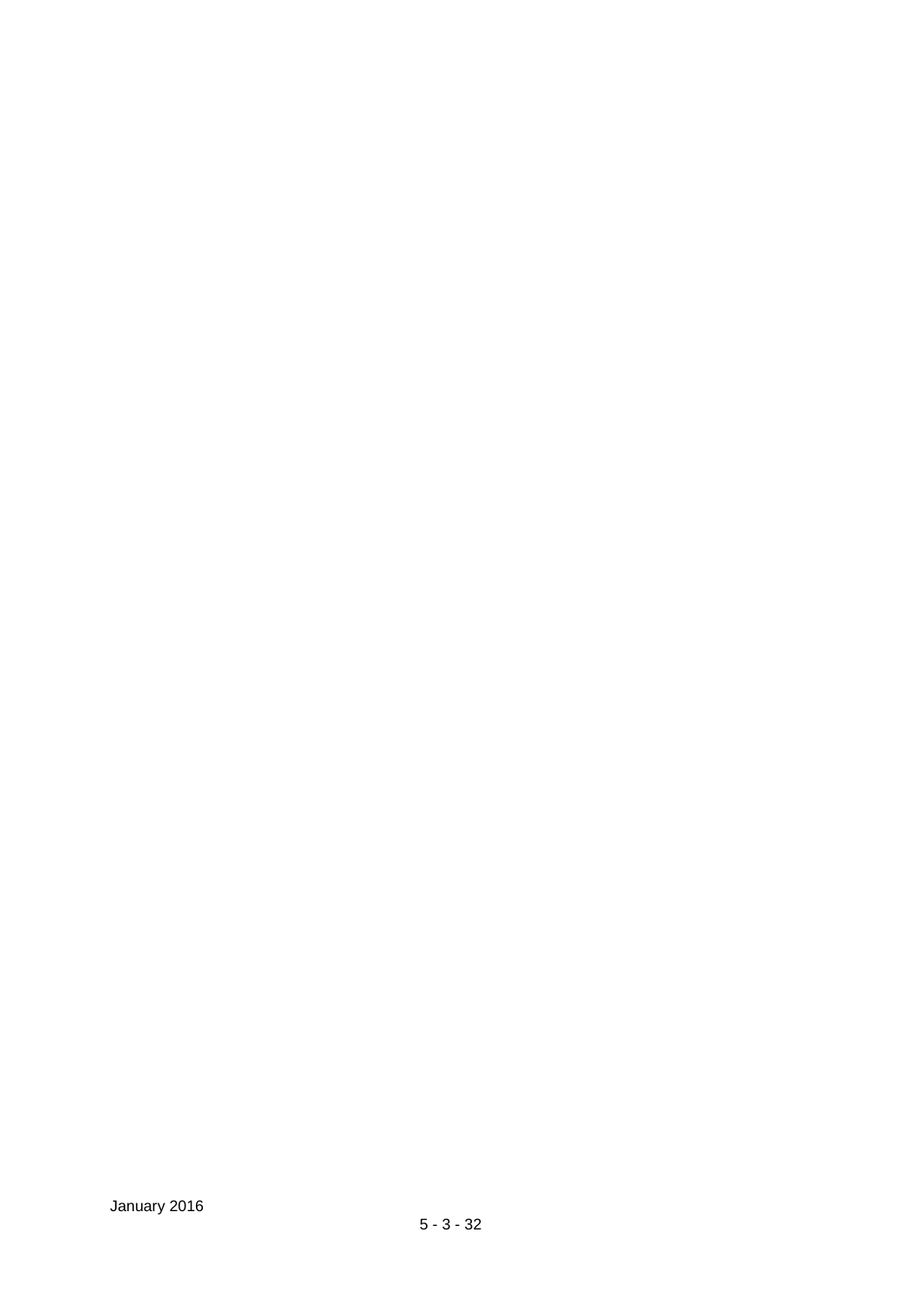## **Whistleblowing Policy**



## **1.0 Introduction**

Rother District Council is committed to the highest possible standards of corporate governance including openness, probity and accountability in the delivery of its services to the people who live and work within the District. It is also committed to the prevention, deterrence, detection and investigation of all forms of fraud, theft or corruption. The authority has put in place a range of rules, regulations, procedures and codes of practice to deliver this commitment, but unfortunately malpractice and/or wrongdoing may still occur.

The Council is determined that the culture and tone of the organisation shall be one of honesty and strong opposition to fraud, corruption or any form of malpractice. There is an expectation and requirement that all individuals and organisations associated in whatever way with the Council will act with integrity and that employees, at all levels, will lead by example in these matters.

The Council's employees are an important element in detecting and preventing fraud, corruption or any form of malpractice. Employees are often the first to realise that there may be something wrong within the Council. However, they may be reluctant to speak up if their concerns are no more than a suspicion or if they feel that raising the matter would be disloyal to their colleagues or the Council.

The Council is not prepared to tolerate malpractice or fraudulent activity. Employees, and others that we deal with, are therefore positively encouraged to raise any concerns associated with the Council's activity at an early stage. This policy has been introduced to enable you to do this in confidence, without fear of victimisation, subsequent discrimination or disadvantage. The policy also encourages you to raise concerns within the Council (or if you feel that this is not appropriate then externally) rather than overlooking a problem.

#### **2.0 Objectives and Scope**

The objectives of this policy are to:

- encourage individuals to feel confident in raising serious concerns;
- provide a channel to raise those concerns (on an anonymous basis if necessary) and to have confidence that those concerns will be properly dealt with; and
- reassure staff that they will be protected from possible reprisals or victimisation if they have made the disclosure in good faith.

This policy applies to all employees of the Council (including agency staff, trainees and volunteers) as well as independent consultants, contractors, suppliers, elected Members (Councillors) and members of the public.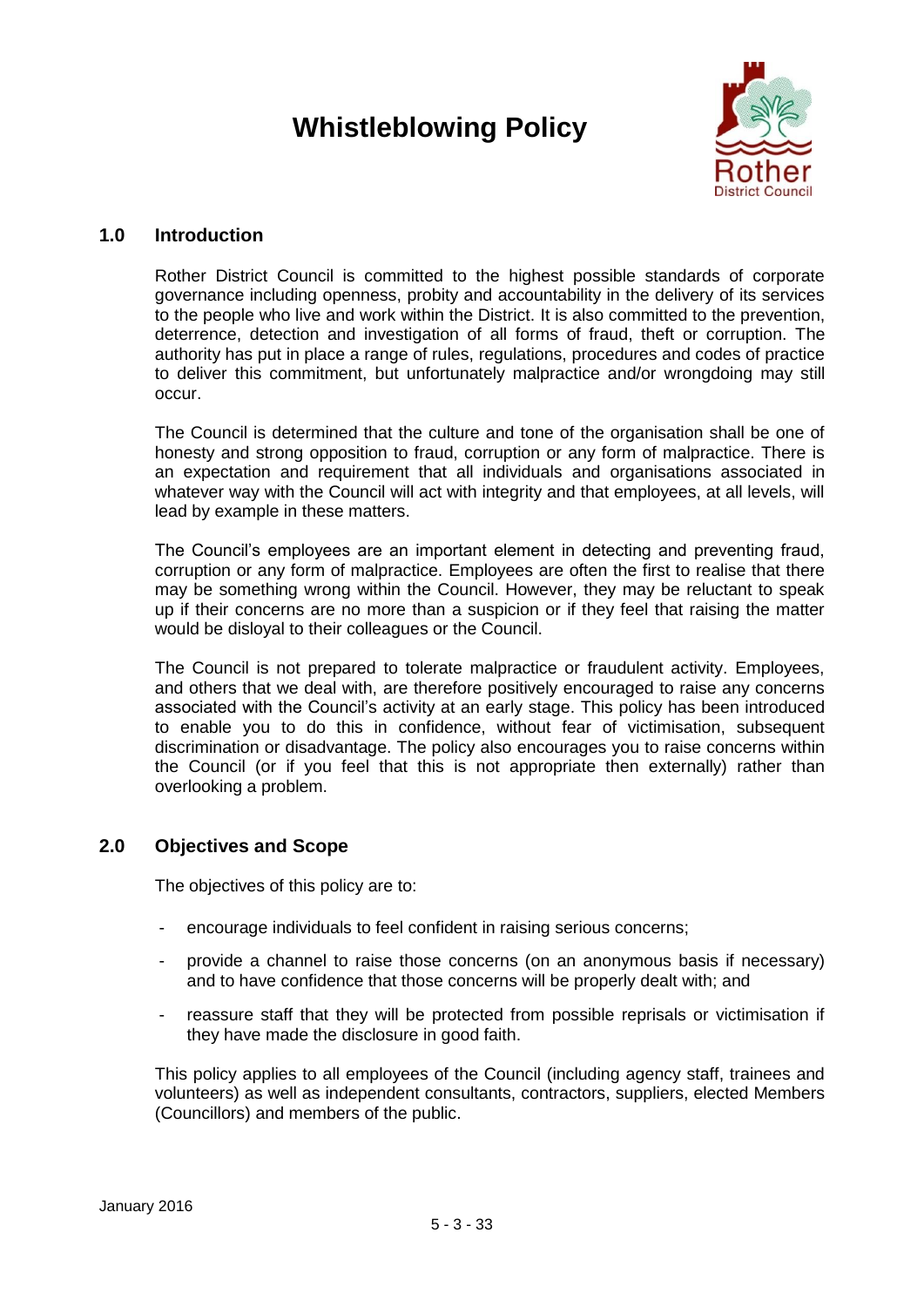## **3.0 Definition of Whistleblowing**

The term 'whistleblowing' in this policy refers to any confidential disclosure of suspected wrongdoing in respect of anyone working for or associated with the Council.

## **4.0 Reportable Behaviour**

Any serious concerns about a Council's activity or the conduct of any of its officers, Members or agents should be reported using this procedure.

Potential areas of concern may include:

- Any unlawful act, whether criminal (e.g. theft) or a breach of the civil law (e.g. breach of contract).
- Maladministration (e.g. unjustified delay, incompetence, neglectful advice).
- Breach of any statutory Code of Practice.
- Health and safety risks, including risks to the public as well as other employees.
- The unauthorised use of public funds (e.g. expenditure for improper purpose).
- Fraud and corruption (e.g. to solicit or receive any gift/reward as a bribe).
- Breach of the Conditions of Service or Members' Code of Conduct
- Any unethical conduct.
- NB This list is not exhaustive.

This policy does not cover employees lodging grievances about their employment, or the public complaining about services that they have or have not received. There are separate Council procedures in place detailing the course of action for those circumstances.

## **5.0 Safeguards**

#### *5.1 Prevention of Harassment or Victimisation*

The Council recognises that the decision to report a concern can be a difficult one to make, not least because of the fear of reprisal from those responsible for the malpractice. The Council will not tolerate any harassment or victimisation (including informal pressures) and will take appropriate action to protect you when you raise a concern in good faith. Any member of staff found to be victimising you will be considered to be committing a serious disciplinary offence. If you experience any such pressure after raising a legitimate concern, tell someone in authority.

#### *5.2 Confidentiality*

Whilst the Council gives an assurance that it will not tolerate the harassment or victimisation of anyone raising a genuine concern, it recognises that nonetheless an individual may want to raise a concern in confidence under this policy. The Council will take steps to maintain your confidentiality throughout the process. However, it is possible

January 2016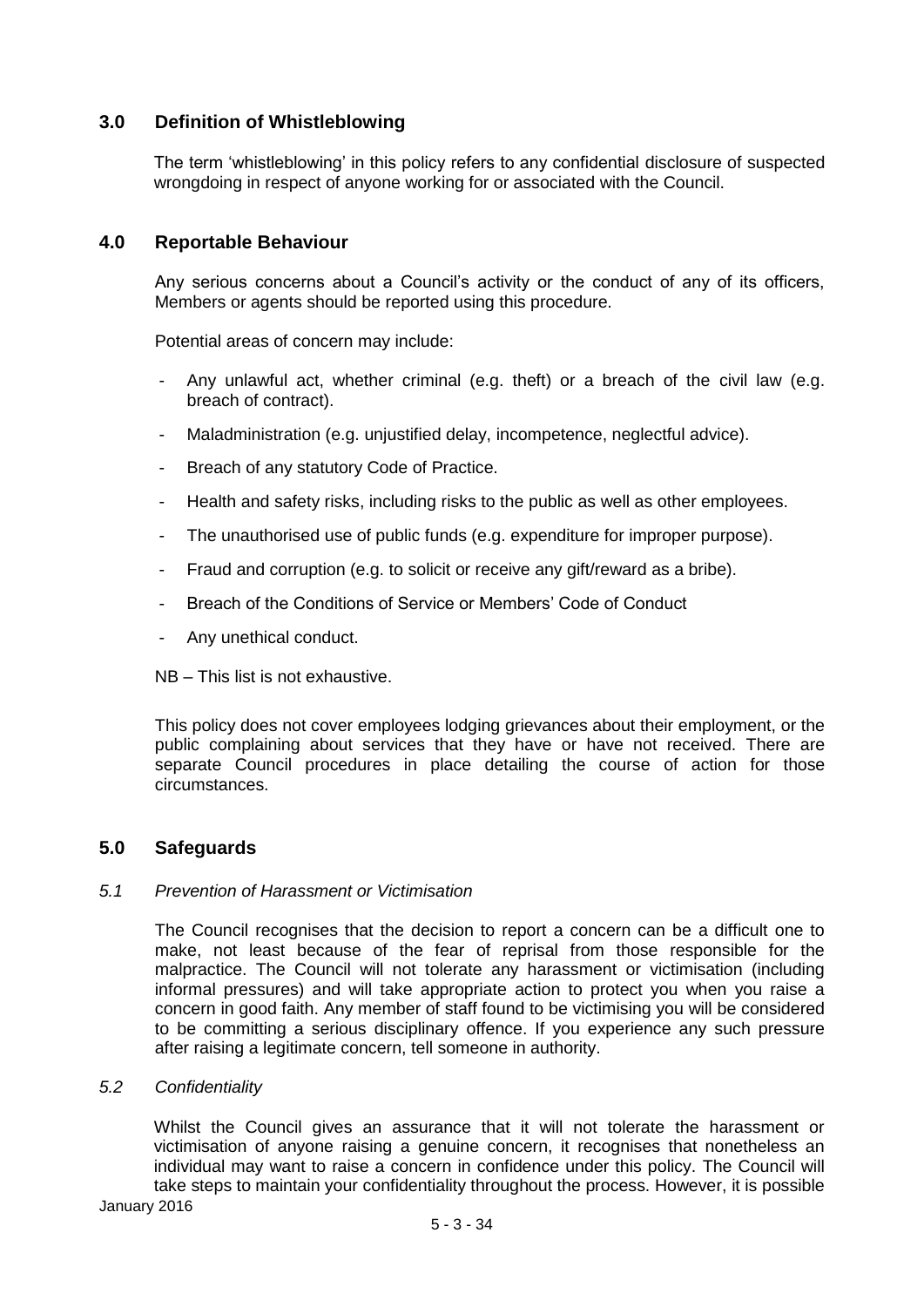that we will be unable to resolve the concern raised without revealing your identity (e.g. because your evidence is needed in court) but if this occurs we will discuss with you in advance how we can proceed.

#### *5.3 Anonymous Allegations*

This policy encourages you to put your name to any allegation you make. Concerns expressed anonymously are much less powerful, but they will still be considered for investigation at the discretion of the Council.

#### *5.4 Untrue Allegations*

No action will be taken against staff who make allegations in good faith if they are not confirmed by the investigation. Employees who report legitimate concerns under this policy are merely fulfilling their duty to the Council and will not therefore be at risk of losing their job or suffering any form of retribution. However, if an individual is found to make malicious or vexatious allegations it may be considered appropriate to take disciplinary action.

## **6.0 How to Raise a Concern**

Any concerns that you have may be raised verbally or in writing. Concerns are better raised in writing giving the background, history and reason for the concern together with names, dates, places and as much information as possible. If you do not feel able to put your concern in writing then you can telephone or meet the officer you intend reporting to. Where appropriate, arrangements can be made for disclosures outside normal working hours.

#### **Remember – The earlier you express your concern the easier it will be to take action. If in doubt, raise it!**

The reporting route for concerns will depend on the seriousness and sensitivity of the issues and who is thought to be involved.

**If you are a member of staff**, agency staff, self-employed worker, contractor, or volunteer you can raise your concern or suspicion in the first instance with your line manager or Service Manager. (The officer receiving the allegation is then required to inform the Audit Manager and the Section 151 Officer and/or Monitoring Officer.) If this is not appropriate you can raise the issue directly with **one** of the following Designated Officers.

- Malcolm Johnston, Executive Director of Resources
- Dr Anthony Leonard, Executive Director of Business Operations
- Gary Angell, Audit Manager
- Robin Vennard, Service Manager Finance & Welfare (Section 151 Officer)
- John Collins, Service Manager Corporate & Human Resources (Monitoring Officer)

**If you are a Councillor** you should approach one of the above Designated Officers directly.

Your choice of Designated Officer should take into account the nature and seriousness of your concern and whether they might already be involved in the issue.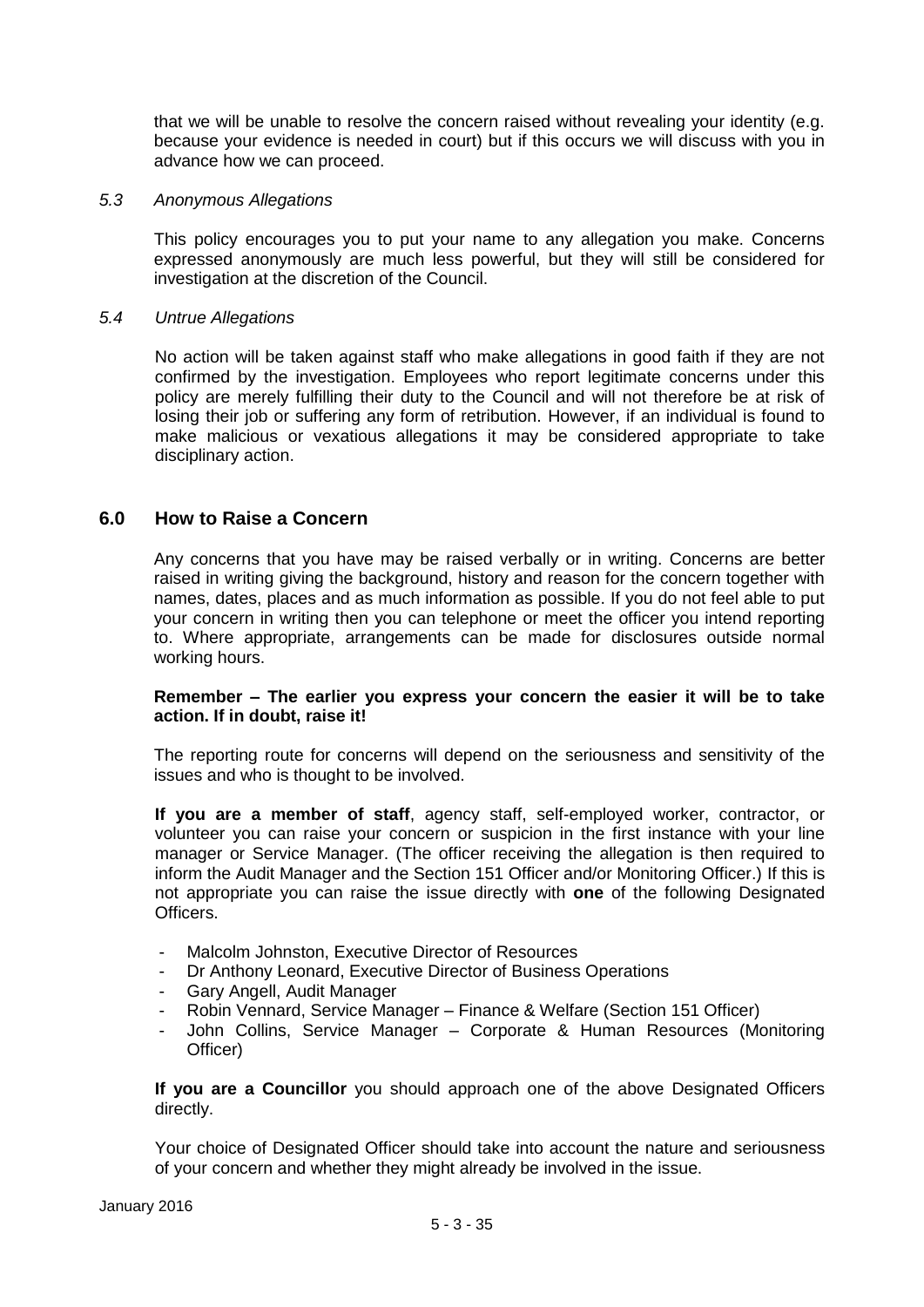NB – Regardless of the route you take, the Designated Officer will be required to inform at least one of the Executive Directors if your concern leads to a formal investigation. However, only one Executive Director will usually be consulted in relation to the detail of your concern as the other may be required to deal with any further escalation or complaint about the conduct of an investigation.

**If you are a member of the public** then you are encouraged to raise any matters of concern directly with the Council by ringing 01424 787000 and asking for one of the Designated Officers listed above.

Concerns raised in writing should be submitted in a sealed envelope addressed to the appropriate Designated Officer at Rother District Council, Town Hall, Bexhill-on-Sea, East Sussex, TN39 3JX and marked **'Personal, Private and confidential'**. If the concern is of a serious nature, the envelope should be hand delivered to the person to whom the matter is being reported.

**Anyone with a concern** also has the option of reporting the matter by ringing the Council's confidential Fraud Hotline on 01424 787799. All calls (and voicemail messages) received on this secure number can only be answered (or accessed in the case of a message) by the Audit Manager. All information received by the Audit Manager will be handled in the strictest confidence but you may still raise your concerns anonymously if you prefer. Alternatively, you can contact the Audit Manager in writing either by email at [audit@rother.gov.uk](mailto:audit@rother.gov.uk) or by completing the online whistleblowing form available on the Rother District Council website. Again, all such messages are delivered direct to the Audit Manager and are only accessible by this officer. In the event that the Audit Manager is absent for any sustained period of time (e.g. annual leave of more than 72 hours) then one of the Designated Officers quoted above will be given secure access to any messages received.

## **7.0 How the Council Will Respond**

The action taken by the Council will depend on the nature of the concern. The matters raised may:

- Be investigated internally by Management or Internal Audit
- Be referred to the Monitoring Officer
- Be referred to the Police
- Be referred to the External Auditor
- Form the subject of an independent inquiry.

You are encouraged to put your name to concerns. All cases reported will be considered, but concerns expressed anonymously are more difficult to action and investigate effectively. The Council will not expect you to prove that your concern is true, but you will need to demonstrate to the person contacted that there are reasonable grounds for you to raise the issue.

The following factors will be taken into account when establishing the scope and depth of any investigation:

- The seriousness of the issues raised
- The credibility of the concern
- The likelihood of confirming the allegation from other sources and information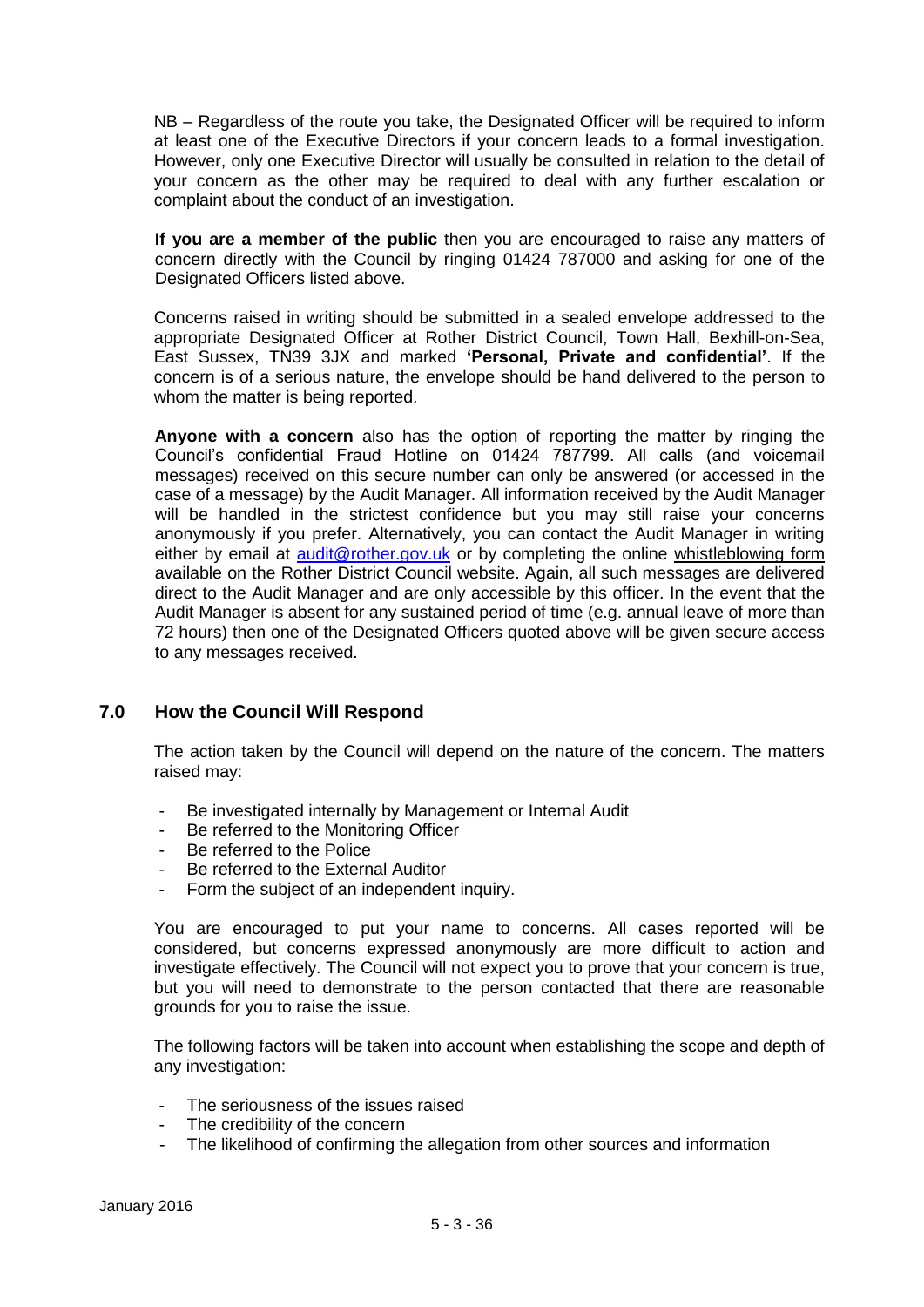In order to protect individuals and the Council, initial enquiries will be made to decide whether an investigation is appropriate and, if so, what form it should take. Concerns or allegations that fall within the scope of specific procedures, for example, discrimination issues, will normally be referred for consideration under those procedures. Some concerns may be resolved by agreed action without the need for investigation.

All serious concerns will be investigated quickly using the most appropriate procedure. It is essential that your allegation is heard by an officer who is impartial and capable of taking an independent view on the concerns raised.

The amount of contact between you and the Designated Officer considering your concerns will depend on the nature of the matters raised, the potential difficulties involved and the clarity of the information provided. If necessary, further information will be sought from you in a discreet manner. You have the right to be accompanied by a friend, colleague (not involved in the area of work to which the concern relates), trade union or professional association representative when attending any meetings.

The Designated Officer will respond to you within 10 working days acknowledging that your concern has been received and where required arrange an initial, confidential meeting to obtain any further information. This is to enable the Designated Officer to decide upon the best course of action, but should not be construed as an acceptance or rejection of the concern.

The Designated Officer will then decide whether an investigation is appropriate or not and, if so, what form it should take.

Owing to the variety of factors to take into account it is only possible to offer an estimate of the timescale for investigation, but the Designated Officer will keep you informed of progress – subject to legal constraints and matters of confidentiality.

#### **8.0 How the Matter Can Be Taken Further**

This policy is intended to provide a channel for you to raise concerns within the Council. If you are not satisfied with the outcome of an investigation, and you feel it is right to take the matter outside the Council, the following are possible contact points:

- Relevant professional, government or regulatory bodies such as the Health and Safety Executive, Environment Agency, Financial Services Authority, HM Revenue and Customs, or HM Treasury
- Local Government Ombudsman
- External Auditor
- **Police**
- Recognised trade unions

In instances where staff decide to take the matter outside the Council they must always ensure that, in the first instance, the Council has been given an opportunity to fully investigate the issues raised. You will also need to ensure that confidential information is not disclosed unless relevant to your concern.

#### **9.0 Independent Advice**

*9.1 Council Employees*

January 2016